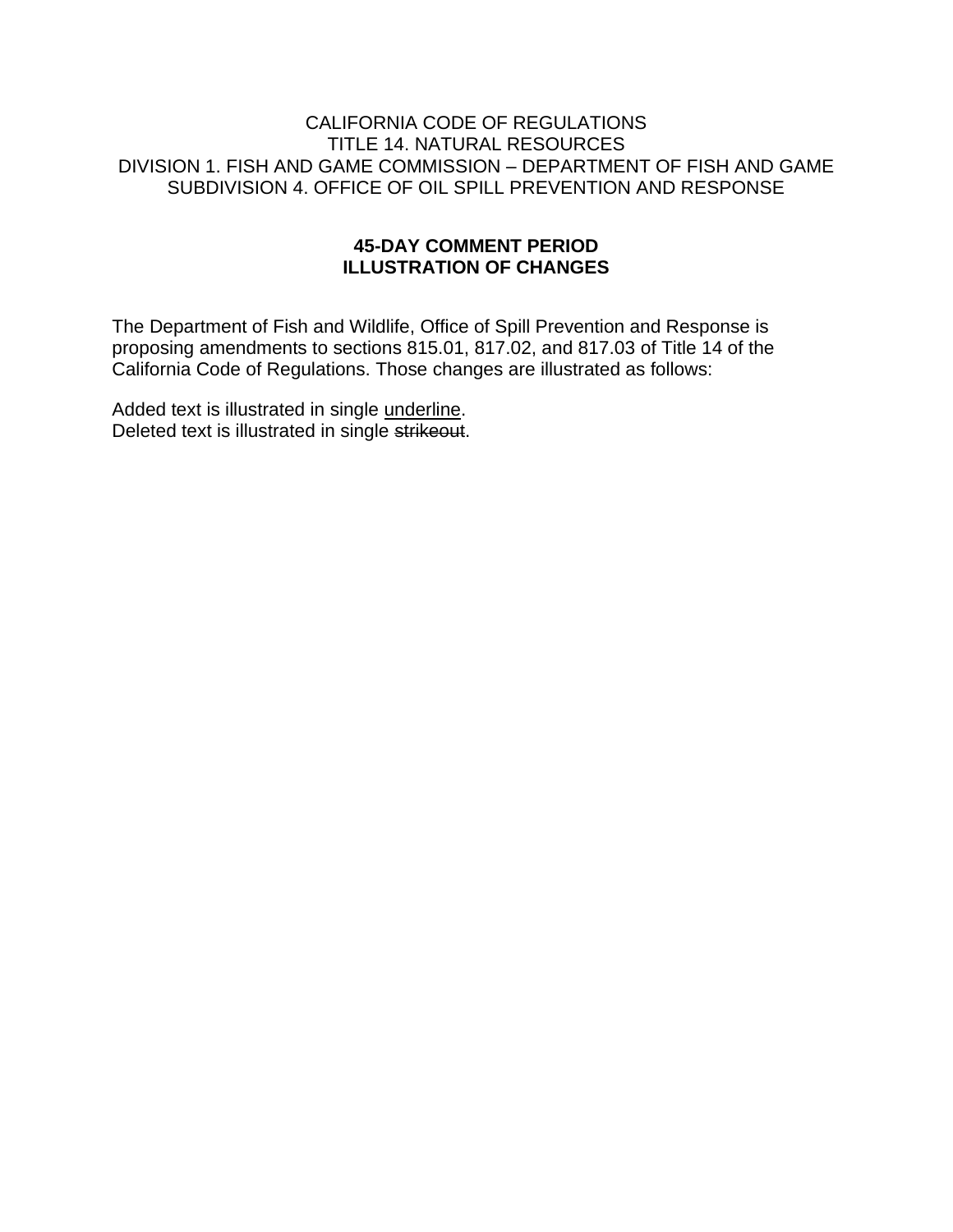# **CALIFORNIA CODE OF REGULATIONS TITLE 14. NATURAL RESOURCES DIVISION 1. FISH AND GAME COMMISSION - DEPARTMENT OF FISH & GAME SUBDIVISION 4. OFFICE OF SPILL PREVENTION AND RESPONSE CHAPTER 3. OIL SPILL PREVENTION AND RESPONSE PLANNING SUBCHAPTER 3. OIL SPILL CONTINGENCY PLANS**

## **§ 815.01. General Outline.**

815.03 Purpose and Scope

815.05 Definitions

815.07 General Requirements

816 Plan Submittal, Review and Approval

817.02 Marine Facility Contingency Plans

817.03 Small Marine Fueling Facility Contingency Plans

818.02 Vessel Contingency Plans

818.03 Vessels Carrying Oil As Secondary Cargo Contingency Plans

819 Oil Spill Response Organizations Rating

820.01 Drills and Exercises -Evaluation and Credit

## **§ 817.02. Marine Facility Plan Content (Except for Those Small Marine Fueling Facilities Addressed in Section 817.03 of This Subchapter).**

To the degree the information required by Subsections 817.02(b) through (k) exists elsewhere, copies of the pre-existing information may be submitted. If the information provided is not sufficient to meet the requirements of this subchapter, additional information may be requested by the Administrator.

(a) Introductory Material

(1) Each plan shall provide the following information:

(A) name and address of the marine facility, and mailing address if different. The name and address of the facility shall be referenced in the plan title or on a title page at the front of the plan;

(B) name, address, phone number, fax number and e-mail address, if available, of the owner and/or operator of the marine facility;

(C) name, address and phone number, fax number and e-mail address, if available, of the person to whom correspondence should be sent;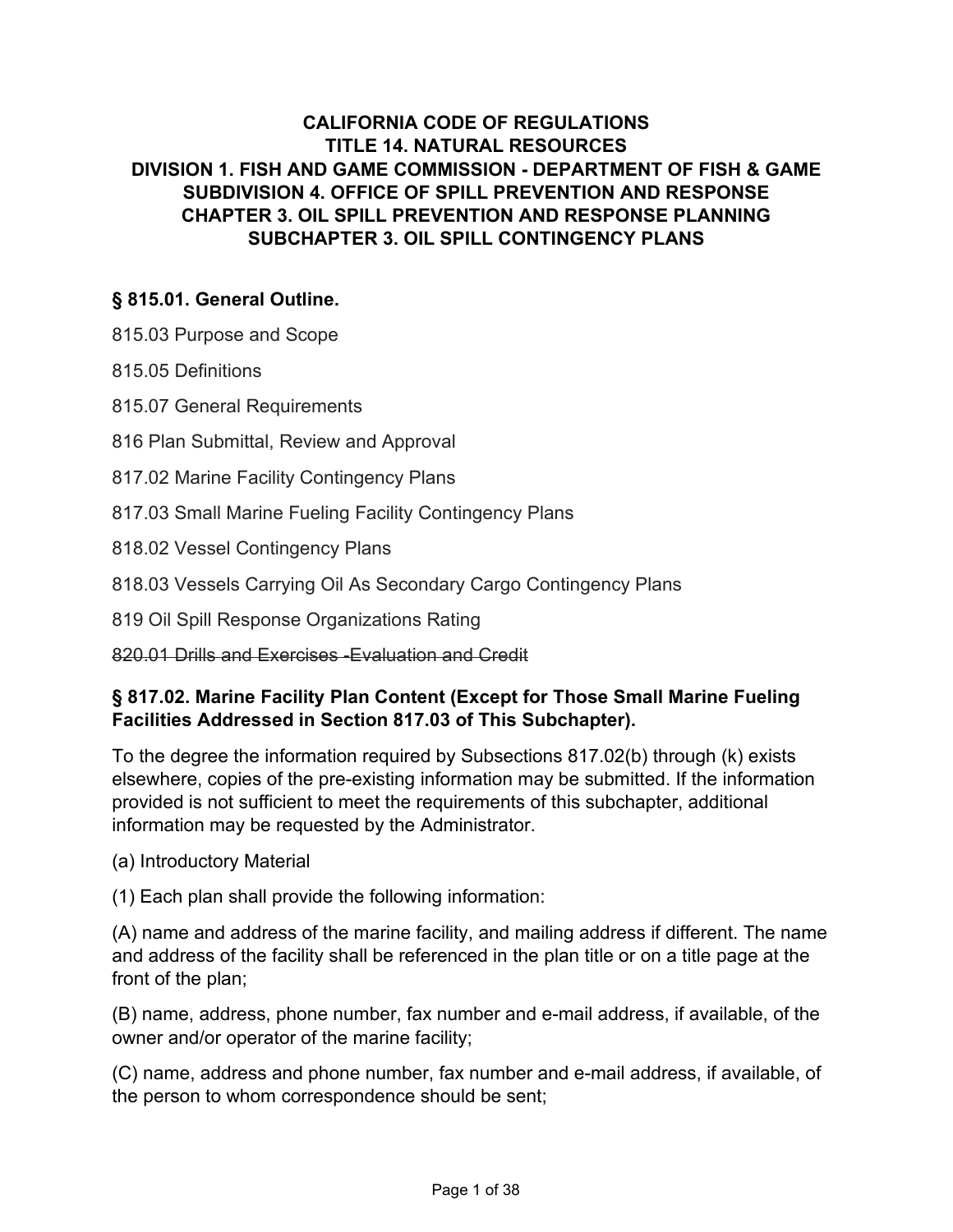(D) a certification statement signed under penalty of perjury by an executive within the plan holder's management who is authorized to fully implement the oil spill contingency plan, who shall review the plan for accuracy, feasibility, and executability. If this executive does not have training, knowledge and experience in the area of oil spill prevention and response, the certification statement must also be signed by another individual within the plan holder's management structure who has the requisite training, knowledge, and experience. The certification shall be submitted according to the following format;

"I certify, to the best of my knowledge and belief, under penalty of perjury under the laws of the State of California, that the information contained in this contingency plan is true and correct and that the plan is both feasible and executable."

 $(s$ ignature), (title), (date);

(E) The California Certificate of Financial Responsibility (COFR) number for the marine facility shall be included in the front of the plan. If the COFR is not available when the plan is submitted because the marine facility is not yet operational, the COFR number must be provided as soon as it becomes available. The COFR number must be provided before the plan can be approved.

(2) Each plan shall identify a Qualified Individual, as defined in Chapter 1, Section 790 of this subdivision, and any alternates that may be necessary for the purpose of implementing the plan. If the plan holder contracts for this service, documentation that the Qualified Individual or company, and any identified alternates, acknowledge this capacity shall be included in the plan. If an alternate or alternates are identified in the plan, then the plan shall also describe the process by which responsibility will be transferred from the Qualified Individual to an alternate. During spill response activities, notification of such a transfer must be made to the State Incident Commander at the time it occurs.

(3) Each plan shall provide the name, address, telephone number and facsimile number of an agent for service of process designated to receive legal documents on behalf of the plan holder. If the plan holder contracts for this service, documentation that the agent for service of process acknowledges this capacity shall be included in the plan. Such agent shall be located in California.

(4) Each plan shall identify and ensure by contract or other approved means a certified Spill Management Team, as described in subchapter 5 of this chapter. The certified spill management team shall be the appropriate tier classification pursuant to section 830.3 of subchapter 5.

(A) The spill management team may have an interim certification for purposes of satisfying contingency plan requirements.

(B) A single spill management team may be listed if it is capable of responding in all geographic regions in which the plan holder operates.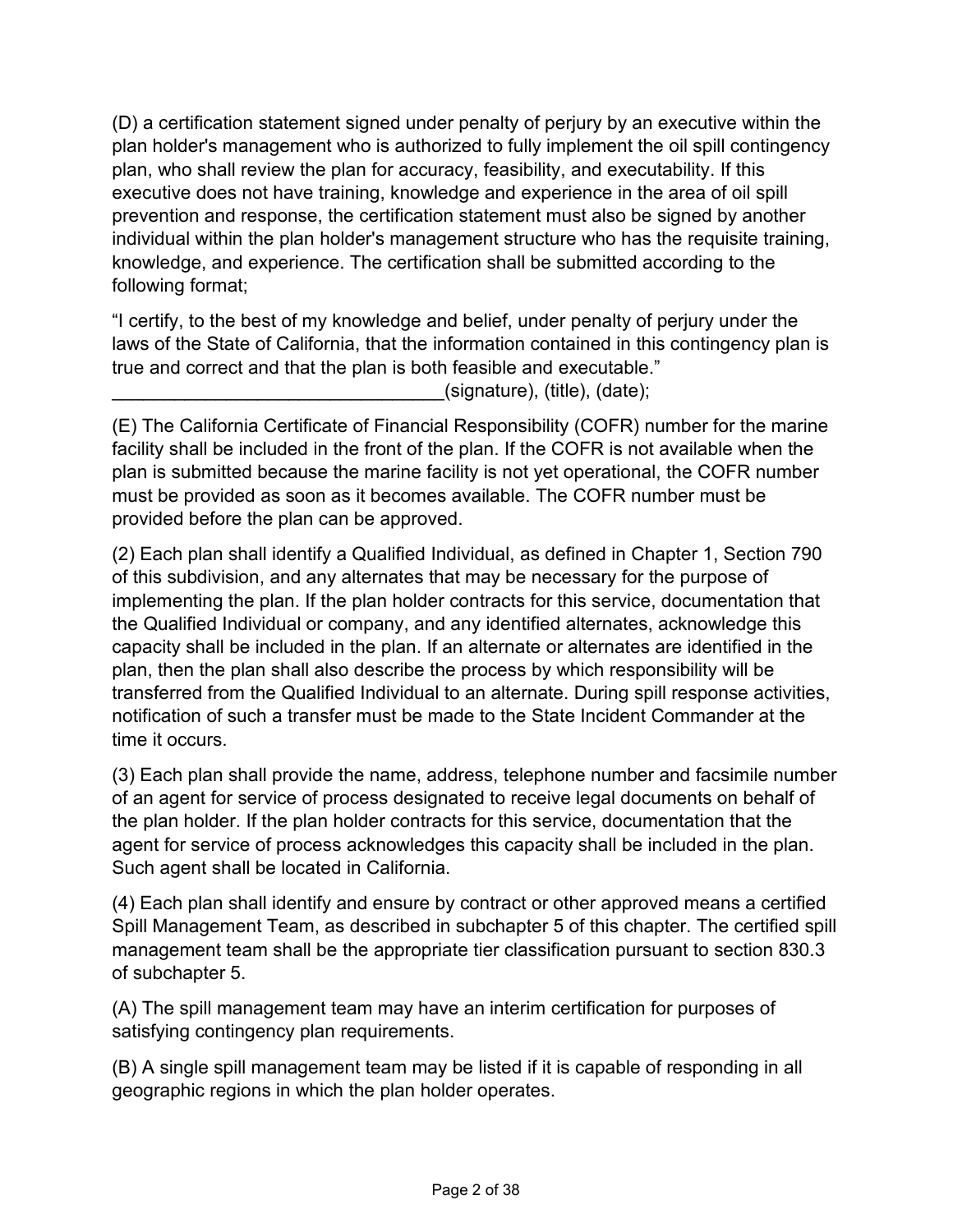(C) The spill management team may consist of personnel employed by the plan holder or persons affiliated with the plan holder, contracted personnel, or a combination thereof.

(D) If the plan holder contracts for these services, documentation that the certified Spill Management Team acknowledges this capacity shall be included in the plan.

(5) Each plan shall contain evidence of the contract or other approved means (as defined in Section 790 of this subdivision) verifying that any oil spill response organization(s) that are named in the plan will provide the requisite equipment and personnel in the event of an oil spill. This requirement can be met by a copy of the basic written agreement with an abstract of the recovery and/or cleanup capacities covered by the contract. Plan holders shall only contract with an OSRO(s) that has received a Rating by OSPR (as specified in Section 819 of this subchapter) for the booming, onwater recovery and storage, and shoreline protection services required.

(b) Marine Facility Description

(1) Each plan shall describe the marine facility's design and operations with specific attention to those areas from which an oil spill could occur. This description shall include, at a minimum, the following information:

(A) a piping and instrumentation diagram, and a tank diagram including the location of pumps, valves, vents and lines; the number, and oil storage capacity of each structure covered under the plan and its age, design, construction and general condition; the range of oil products normally stored in each structure; the presence or absence of containment structures and equipment; and the location of mooring areas, oil transfer locations, control stations, safety equipment, drip pans and the drainage for drip pans;

(B) a description of the types, physical properties, health and safety hazards, maximum storage or handling capacity and current normal daily throughput of oil handled. A material safety data sheet (MSDS) or equivalent will meet some of these requirements and can be maintained separately at the facility providing the plan identifies its location;

(C) a description of the normal procedures for transferring oil from or to a pipeline, tanker, barge or other vessel, or storage tank, and the amount, frequency and duration of oil transfers;

(D) the marine facility's normal hours of operation; and

(E) for an exploration or production facility, a complete description of those sections of the oil or gas lease field, gathering lines, storage tanks and processing facilities, under the control of the owner/operator, a spill from which could reasonably be expected to impact the marine waters of California.

(2) Each plan shall describe the marine facility site and surrounding area, including, where appropriate, the following information (note: where maps/diagrams are required they may be submitted on electronic media, in Portable Document Format (PDF)):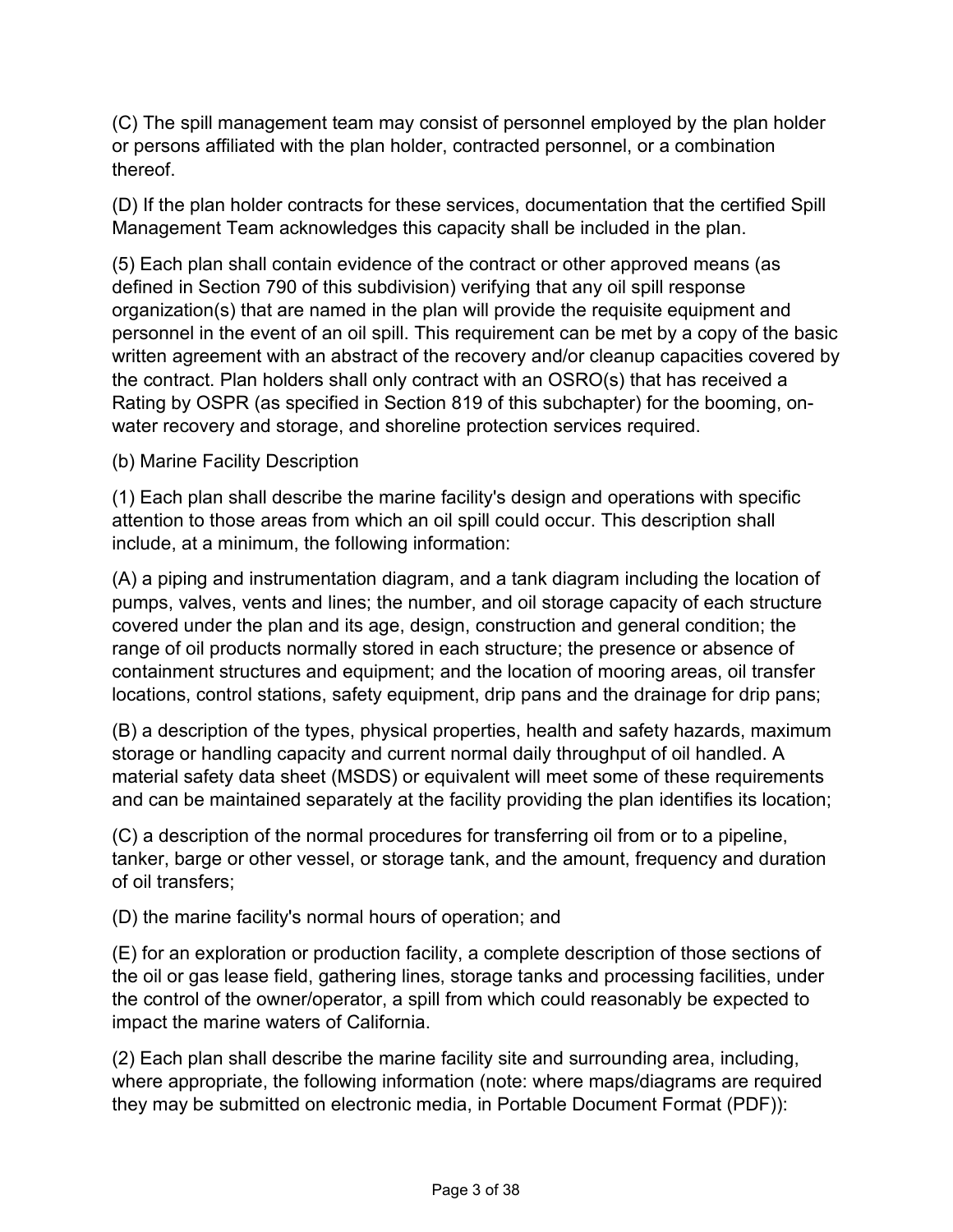(A) a map and description of site topography, including the drainage and diversion plans for the marine facility, such as sewers, storm drains, catchment, containment or diversion systems or basins, oil/water separators, and all watercourses into which surface runoff from the facility drains;

(B) vicinity maps showing any vehicular or rail access to the marine facility, pipelines to and from the facility, nearby residential, commercial or other populous areas, and access to private land necessary to respond to a spill;

(C) seasonal hydrographic and climatic conditions including wind speed and direction, air and water temperature, local tides, prevailing currents, and any local visibility problems;

(D) physical geographic features, including ocean depths and local bathymetry; beach types and other geological conditions, including type of soil and terrain; operational conditions such as physical or navigation hazards, traffic patterns, permanent buoys, moorings and underwater structures or other site-specific factors; and any other physical feature or peculiarity of local waters that call for special precautionary measures that may affect spill response;

(E) logistical resources within the geographic region covered by the plan, including facilities for fire services, medical services, and accommodations for spill response personnel; and

(F) shoreline access area, including piers, docks, boat launches and equipment and personnel staging areas.

## (c) Prevention Measures

Each plan shall address prevention measures in order to reduce the possibility of an oil spill occurring as a result of the operation of the marine facility. The prevention measures must eliminate or mitigate all the hazards identified in the Risk and Hazard Analysis.

(1) Risk and Hazard Analysis

(A) Each marine facility shall conduct a Risk and Hazard Analysis to identify the hazards associated with the operation of the facility, including: operator error, the use of the facility by various types of vessels, equipment failure, and external events likely to cause an oil spill.

The owner/operator may use one or more of the hazard evaluation methods identified by the American Institute of Chemical Engineers, or an equivalent method, including, but not limited to:

- 1. What-if analysis;
- 2. Checklist analysis;
- 3. Preliminary hazard analysis;
- 4. Hazard and operability study;
- 5. Failure mode and effect analysis; or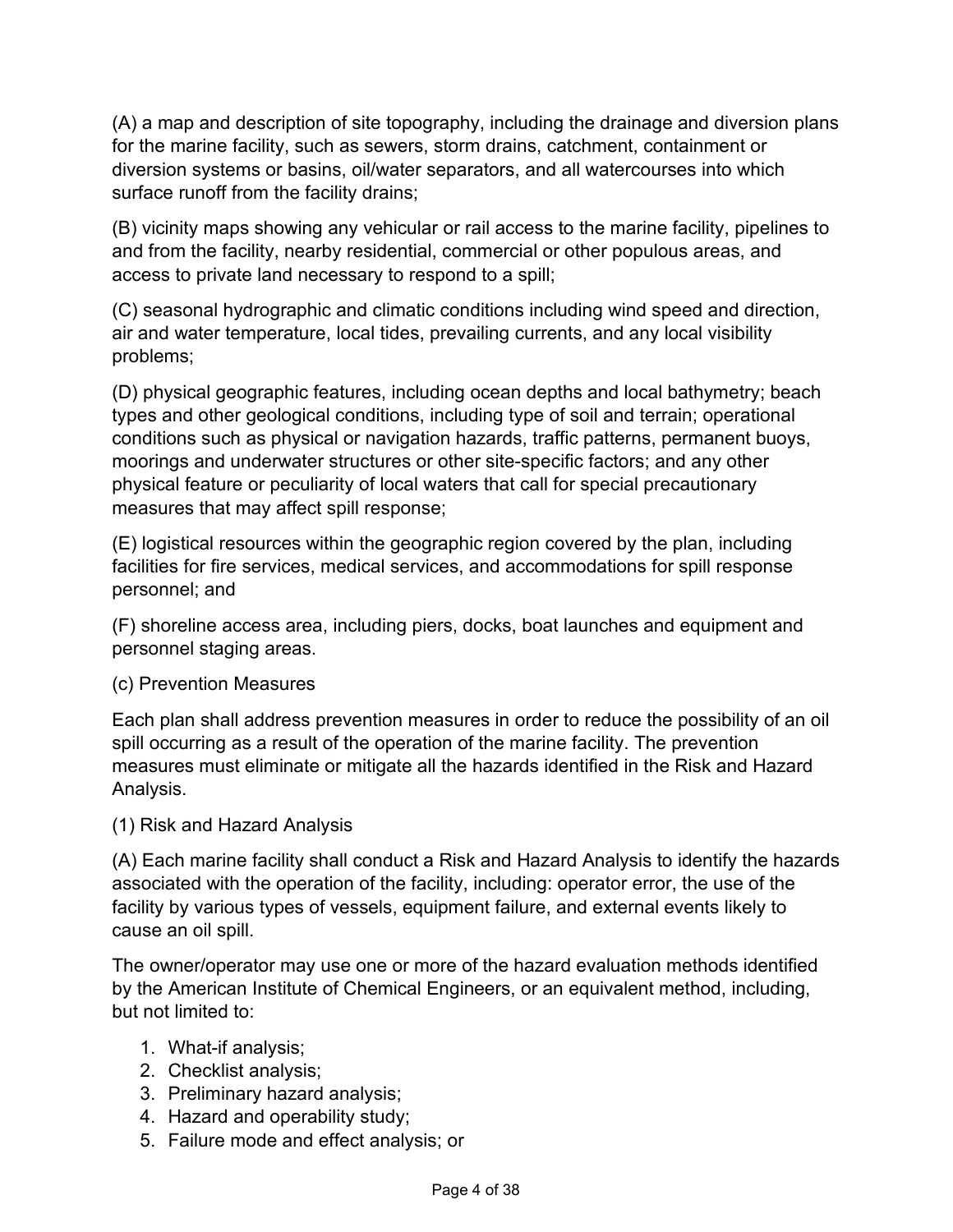6. Fault tree analysis.

(B) The chosen hazard evaluation method must be conducted in accordance with the guidelines established by the American Institute of Chemical Engineers as published in the "Guidelines for Hazard Evaluation Procedures", second edition, copyright 1992, prepared for The Center For Chemical Process Safety.

1. The plan must include information regarding the expertise of the working group that develops the analysis.

2. The plan must include information that demonstrates to the Administrator that the analysis is appropriate to the marine facility and adequate according to the published procedures referenced in (B) above.

3. An owner/operator may be found in violation of this section if the Risk and Hazard Analysis does not adequately address the risks posed by the marine facility.

4. The Administrator may require that an analysis be updated if there are significant changes made to the marine facility. A significant change, as used in this paragraph, is one that would have an impact on the outcome of the Risk and Hazard Analysis.

5. Additional information regarding the analysis method used or the working group that conducted the analysis shall be made available to the Administrator upon request.

(C) Each plan shall include a summary of the results of the risk and hazard analysis. The summary shall include the following:

1. the hazard analysis method used, and a statement that the analysis is specific to the marine facility. If the analysis relies on a risk assessment at a similar facility, the summary shall specify how the two facilities are comparable;

2. an inventory of the hazards identified, including the hazards that resulted in the historical spills;

3. an analysis of the potential oil discharges, including the size, frequency, cause, duration and location of all significant spills from the marine facility as a result of each major type of hazard identified;

4. the control measures that will be used to mitigate or eliminate the hazards identified. The plan shall include timeframes for implementing any control measures that cannot be functional immediately; and

5. a prediction of the potential oil spills that might still be expected to occur after any mitigating controls have been implemented.

(D) All supporting documentation used to develop the Risk and Hazard Analysis summary shall be made available to the Administrator upon request.

(2) Off-Site Consequence Analysis

For the significant hazards identified in the Risk and Hazard Analysis required under this section, the marine facility shall conduct a trajectory analysis to determine the Off-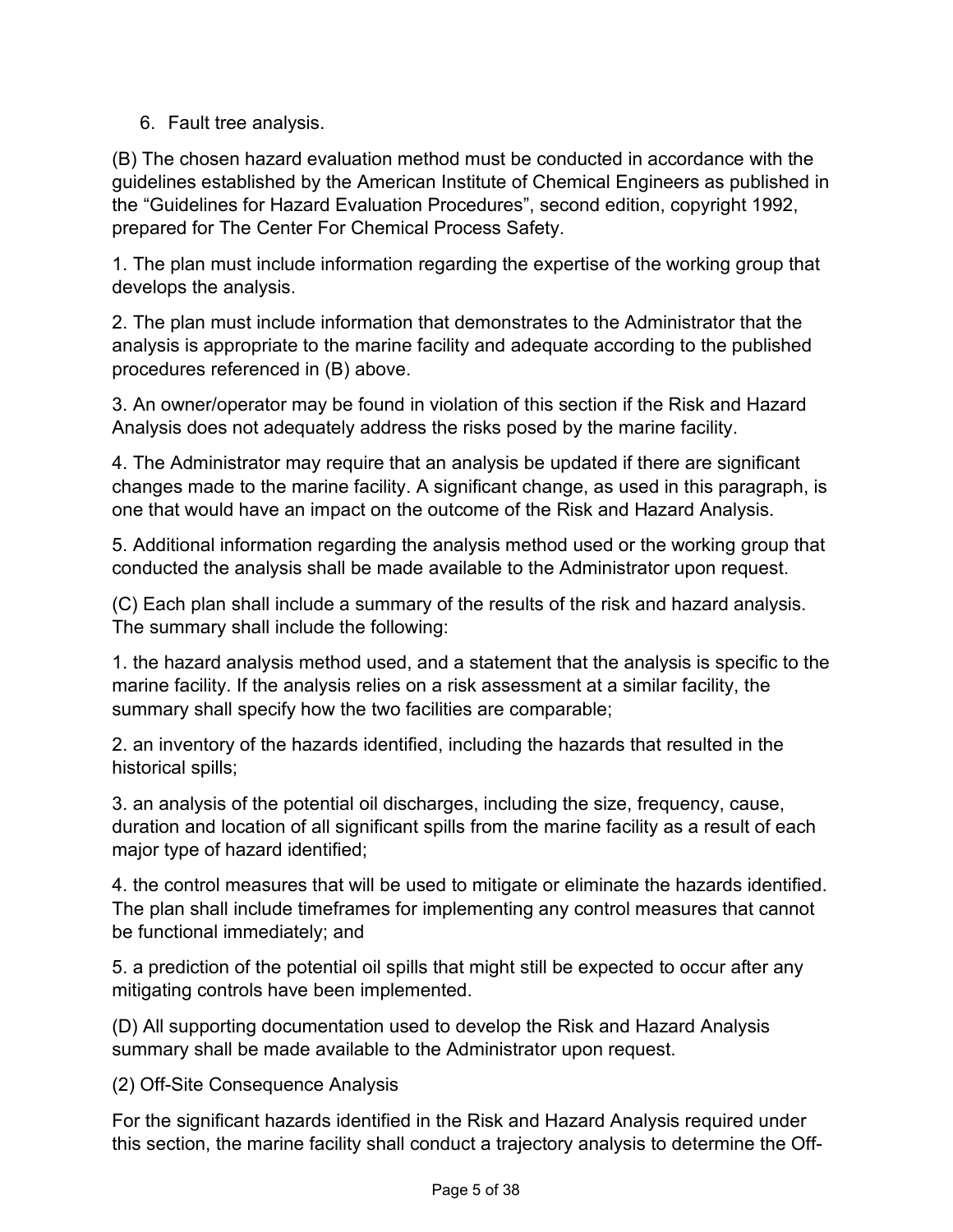Site Consequences of an oil spill. This analysis shall assume pessimistic water and air dispersion and other adverse environmental conditions such that the worst possible dispersion of the oil into the air or onto the water will be considered. This analysis is intended to be used as the basis for determining the areas and shoreline types for which response strategies must be developed. Some of the information required in this subsection may be drawn from the appropriate Area Contingency Plans, completed by the U.S. Coast Guard, State Agencies, and Local Governments pursuant to the Oil Pollution Act of 1990. (Note: where maps/diagrams are required they may be submitted on electronic media, in Portable Document Format (PDF)). The analysis, which shall be summarized in the plan, shall include at least the following:

(A) a trajectory, or series of trajectories (for pipelines, etc.), to determine the potential direction, rate of flow and time of travel of the reasonable worst case oil spill from the facility to marine waters and to the shorelines, including shallow-water environments, that may be impacted. For purposes of this requirement, a trajectory or trajectories (projected for a minimum of 72 hours) that determine the outer perimeter of a spill, based on regional extremes of climate, tides, currents and wind with consideration to seasonal differences, shall be sufficient;

(B) for each probable shoreline that may be impacted, a discussion of the general toxicity effects and persistence of the discharge based on type of product; the effect of seasonal conditions on sensitivity of these areas; and an identification of which areas will be given priority attention if a spill occurs.

(3) Resources at Risk from Oil Spills

Based on the trajectory of the spilled oil as determined in the Off-Site Consequence Analysis, each plan shall identify the environmentally, economically and culturally sensitive sites that may be impacted. Each plan shall identify and provide a map of the locations of these areas. Some of the information required in this subsection may be drawn from the appropriate Area Contingency Plans, completed by the U.S. Coast Guard, State Agencies, and Local Governments pursuant to the Oil Pollution Act of 1990. (Note: where maps/diagrams are required they may be submitted on electronic media, in Portable Document Format (PDF)).

(A) The map of environmentally sensitive sites shall include:

1. shoreline types and associated marine resources;

2. the presence of migratory and resident marine bird and mammal migration routes, and breeding, nursery, stopover, haul-out, and population concentration areas by season;

3. the presence of aquatic resources including marine fish, invertebrates, and plants including important spawning, migratory, nursery and foraging areas;

4. the presence of natural terrestrial animal and plant resources in marine-associated environments;

5. the presence of state or federally-listed rare, threatened or endangered species;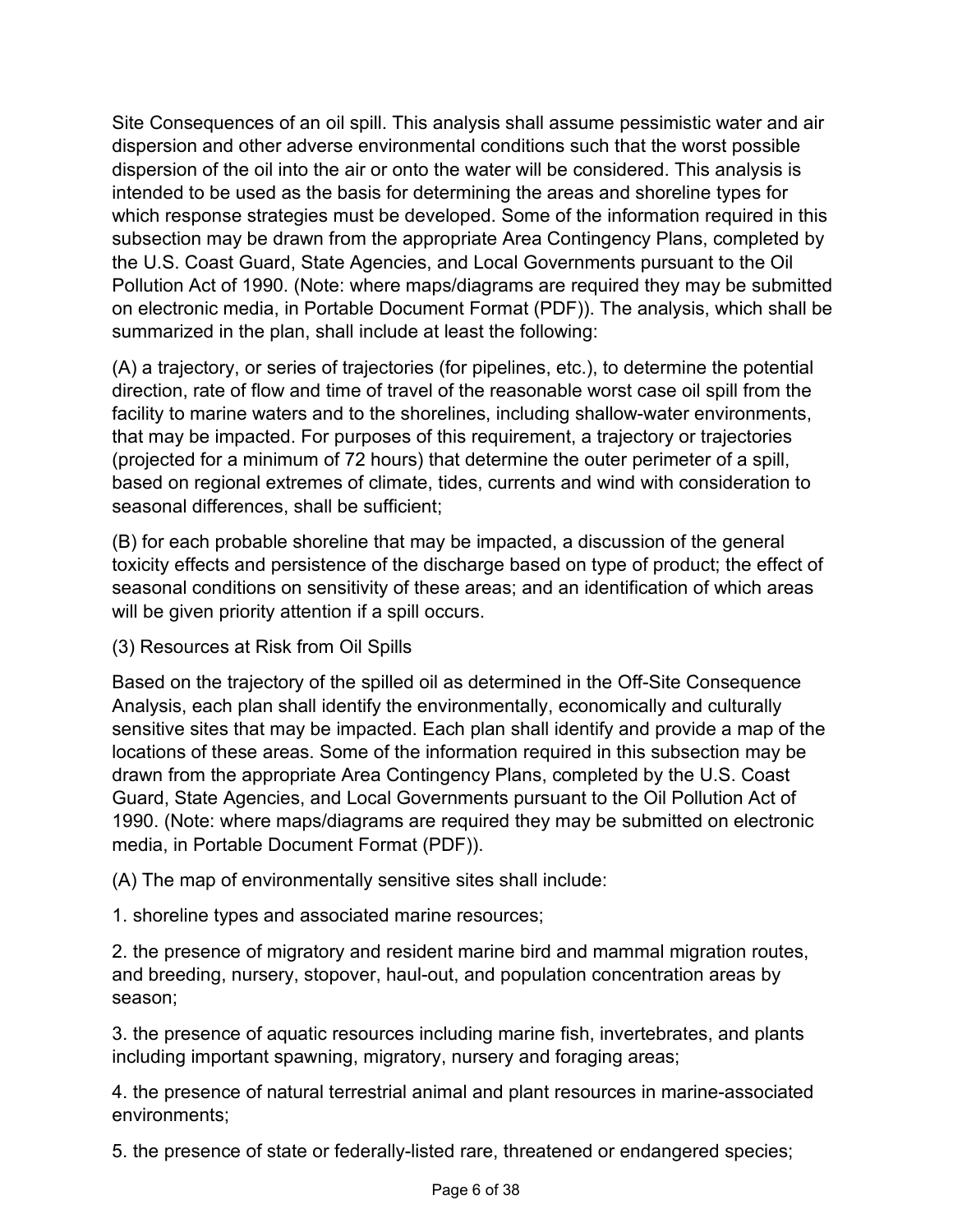6. the presence of commercial and recreational fisheries including aquaculture sites, kelp leases and other harvest areas.

(B) The map of the locations of economically and culturally sensitive sites shall include:

1. public beaches, parks, marinas, boat ramps and diving areas;

2. industrial and drinking water intakes, power plants, salt pond intakes, and other similarly situated underwater structures;

3. off-shore oil and gas leases and associated drilling/production platforms;

4. known historical and archaeological sites. If a plan holder has access to any confidential archaeological information, it must be submitted as a separate item and will be handled as confidential information as outlined in Subsection 816.01(d)*;*

5. areas of cultural or economic significance to Native Americans; and

6. the major waterways and vessel traffic patterns that are likely to be impacted.

(4) Required Prevention Measures

Each marine facility shall take all prevention measures to reduce or mitigate the potential hazards identified in the Risk and Hazard Analysis, and the potential impact those hazards pose to the resources at risk. Each plan shall include the following:

(A) schedules, methods and procedures for testing, maintaining and inspecting pipelines and other structures within or appurtenant to the marine facility that contain or handle oil which may impact marine waters if a failure occurs. Any information developed in compliance with Title 30 CFR, Part 250.153; Title 33 CFR, Part 154; Title 49 CFR, Part 195; and/or Title 5, Division 1, Part 1, Chapter 5.5, Sections 51010 through 51019.1 of the Government Code may be substituted for all or part of any comparable prevention measures required by this subsection.

(B) methods to reduce spills during transfer and storage operations, including overfill prevention measures and immediate spill containment provisions. Any information developed in compliance with Title 2, CCR, Division 3, Chapter 1, Article 5, Sections 2300-2407; Title 30 CFR, Part 250.154; and/or Title 33 CFR, Parts 154 and 156 may be substituted for all or part of any comparable prevention measures required by this subsection.

(C) procedures to assure clear communication among all the parties involved during transfer operations. Any information developed in compliance with Title 2, CCR, Division 3, Chapter 1, Article 5; Title 14, CCR, Division 1, Subdivision 4, Chapter 3, Subchapter 6; and/or Title 33 CFR, Parts 154 and 156 may be substituted for all or part of any comparable prevention measures required by this subsection;

(D) protection measures for areas within the marine facility that are subject to flooding;

(E) the plan holder shall provide additional relevant information to the Administrator upon request.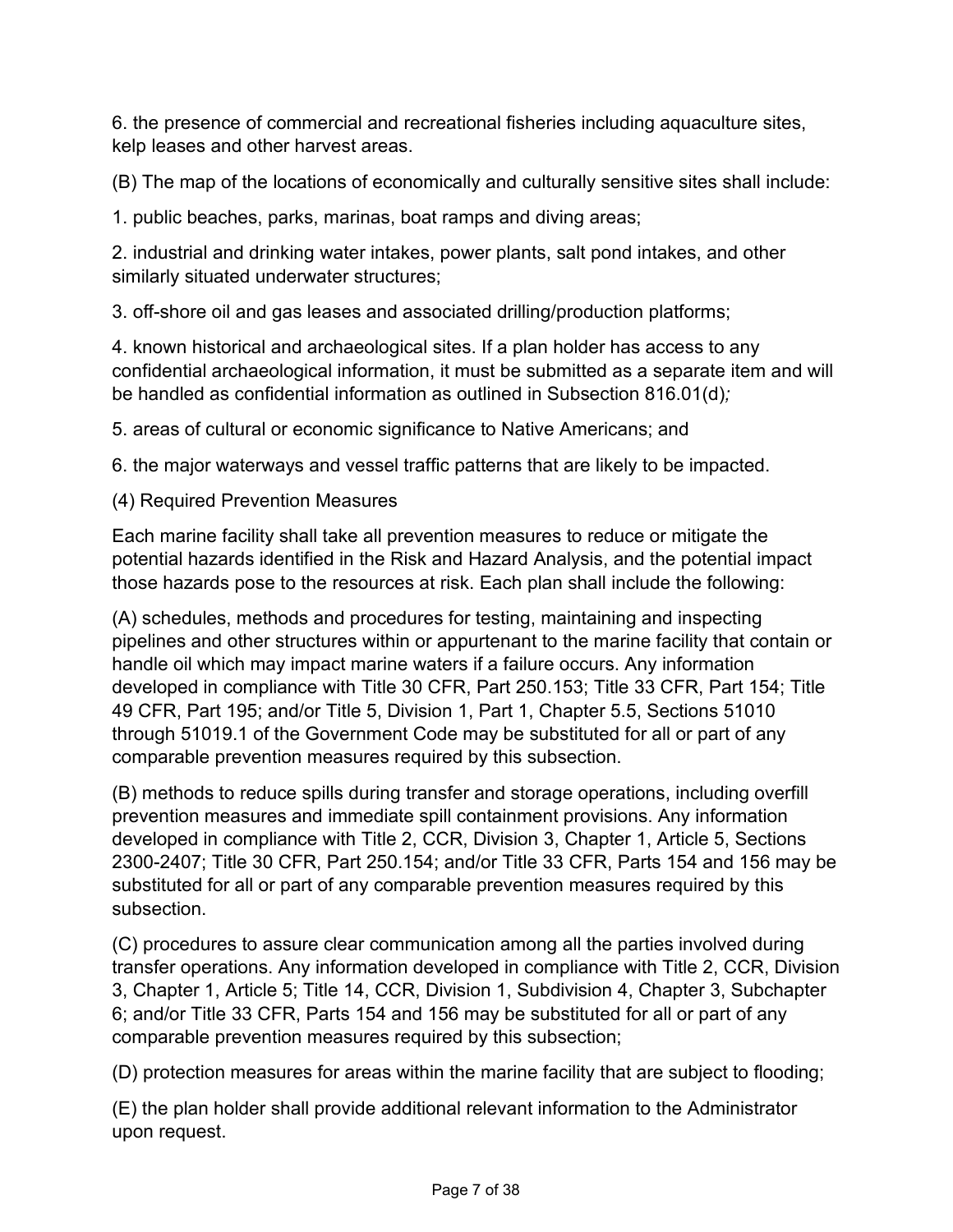### (d) Containment Booming and On-water Recovery

Each plan holder must have a contract or other approved means for containment booming and on-water recovery response resources up to their Response Planning Volume for all potential oil spills from the marine facility. To determine the amount of response resources for containment booming and on-water recovery, each plan holder must calculate a Response Planning Volume as outlined below:

#### (1) Reasonable Worst Case Spill

To calculate the Response Planning Volume, it is first necessary to determine the reasonable worst case spill for each marine facility, as follows:

(A) For marine facilities (except on-shore pipelines (not subject to Chapter 6.67 (commencing with Section 25270) or Chapter 6.7 (commencing with Section 25280) of Division 20, Health and Safety Code) which are addressed in Subsection (B), offshore platforms which are addressed in Subsections (C) and (D), and offshore pipelines which are addressed in Subsection (E):

1. the loss of the entire capacity of all in-line, break-out and portable storage tank(s), not subject to Chapter 6.67 (commencing with Section 25270) or Chapter 6.7 (commencing with Section 25280) of Division 20, Health and Safety Code, needed for the continuous operation of the pipelines used for the purposes of handling or transporting oil, taking into account the existence of volume limiting factors including, but not limited to, line pressure, gravity, and the availability and location of the emergency shut-off controls; plus

2. the amount of additional spillage that could reasonably be expected to enter California marine waters during emergency shut-off, transfer or pumping operations if a hose(s) or pipeline(s) ruptures or becomes disconnected, or if some other incident occurs which could cause or increase the size of an oil spill. The spillage shall be calculated as follows: the maximum time to discover the release from the pipe or hose in hours, plus the maximum time to shut down flow from the pipe or hose in hours (based on historic discharge data or the best estimate in absence of historic discharge data for the marine facility) multiplied by the maximum flow rate expressed in barrels per hour (based on the maximum relief valve setting or maximum system pressure when relief valves are not provided) plus the total linefill drainage volume expressed in barrels.

3. The Administrator has the discretion to accept that a marine facility can operate only a limited number of the total pipelines at a time. In those circumstances, the reasonable worst case spill volume shall include the drainage volume from the piping normally not in use, in addition to the volume determined in (1) and (2), above.

(B) For on-shore pipelines not subject to Chapter 6.67 (commencing with Section 25270) or Chapter 6.7 (commencing with Section 25280) of Division 20, Health and Safety Code, the largest volume in barrels, of the following: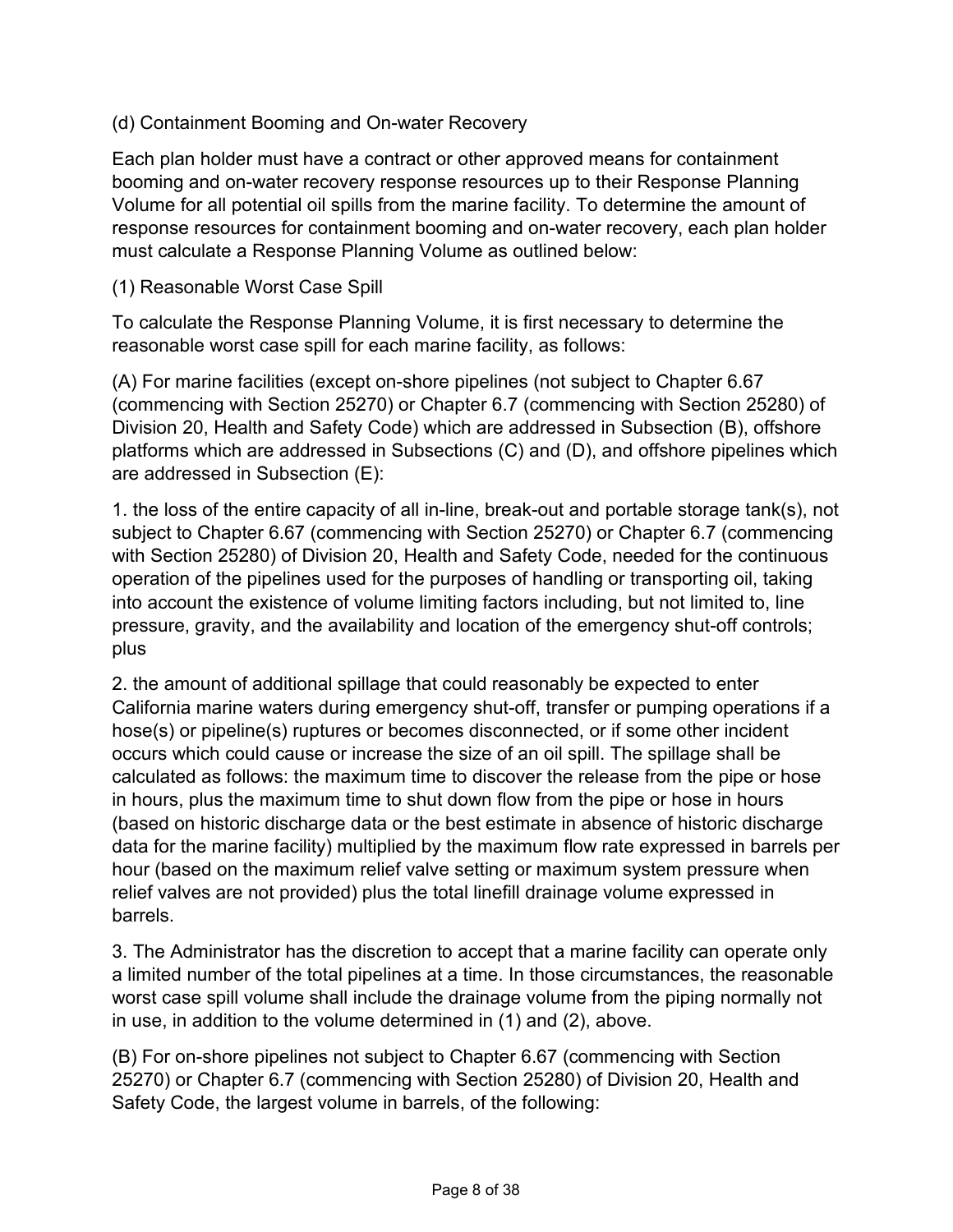1. The pipeline's maximum release time in hours (i.e., the time between pipeline rupture and discovery), plus the maximum shut-down response time in hours (based on historic discharge data or in the absence of such historic data, the operator's best estimate), multiplied by the maximum flow rate expressed in barrels per hour (based on the maximum daily capacity of the pipeline), plus the largest line drainage volume after shutdown of the line section(s) in the response zone expressed in barrels. (As used in this subsection: line section means a continuous run of pipe that is contained between adjacent pressure pump stations, between a pressure pump station and a terminal or break-out tank, between a pressures pump station and a block valve, or between adjacent block valves; response zone means a geographic region either along a length of pipeline or including multiple pipelines, containing one or more adjacent line sections, for which the operator must plan for the deployment of, and provide spill response capabilities. The size of the zone is determined by the operator after considering available capabilities, resources, and geographic characteristics); or

2. The largest foreseeable discharge for the line section(s) within a response zone, expressed in barrels, based on the maximum historic discharge, if one exists, adjusted for any subsequent corrective or preventive action taken; or

3. If the response zone contains one or more break-out tanks, the capacity of the single largest tank or battery of tanks within a single secondary containment system, adjusted for the capacity or size of the secondary containment system, expressed in barrels.

(C) For offshore platforms (except those drilling a new well which are addressed in Subsection (D)):

1. total tank storage and flow line capacity; plus

2. that portion of the total linefill capacity which could be lost during a spill, taking into account the availability and location of the emergency shut-off controls and the effect of hydrostatic pressure; plus

3. the amount of additional spillage that could reasonably be expected to enter marine waters during emergency shut-off, transfer or pumping operations if a hose or pipeline ruptures or becomes disconnected, or some other incident occurs which could cause or increase the size of an oil spill. The calculation may take into consideration other safety devices, emergency reaction times and maximum transfer rates; plus

4. the daily production volume for thirty (30) days from an uncontrolled blowout of the highest capacity well associated with the marine facility. In determining the daily discharge rate, the reservoir characteristics, casing/production tubing sizes, and historical production and reservoir pressure data shall be taken into consideration.

(D) For offshore platforms with active well drilling:

The owner/operator of a platform at which a new well is being drilled must submit a proposed reasonable worst case oil spill calculation for platform operations to the Administrator. The proposed worst case discharge is the daily volume possible for thirty (30) days from an uncontrolled blowout taking into consideration any known reservoir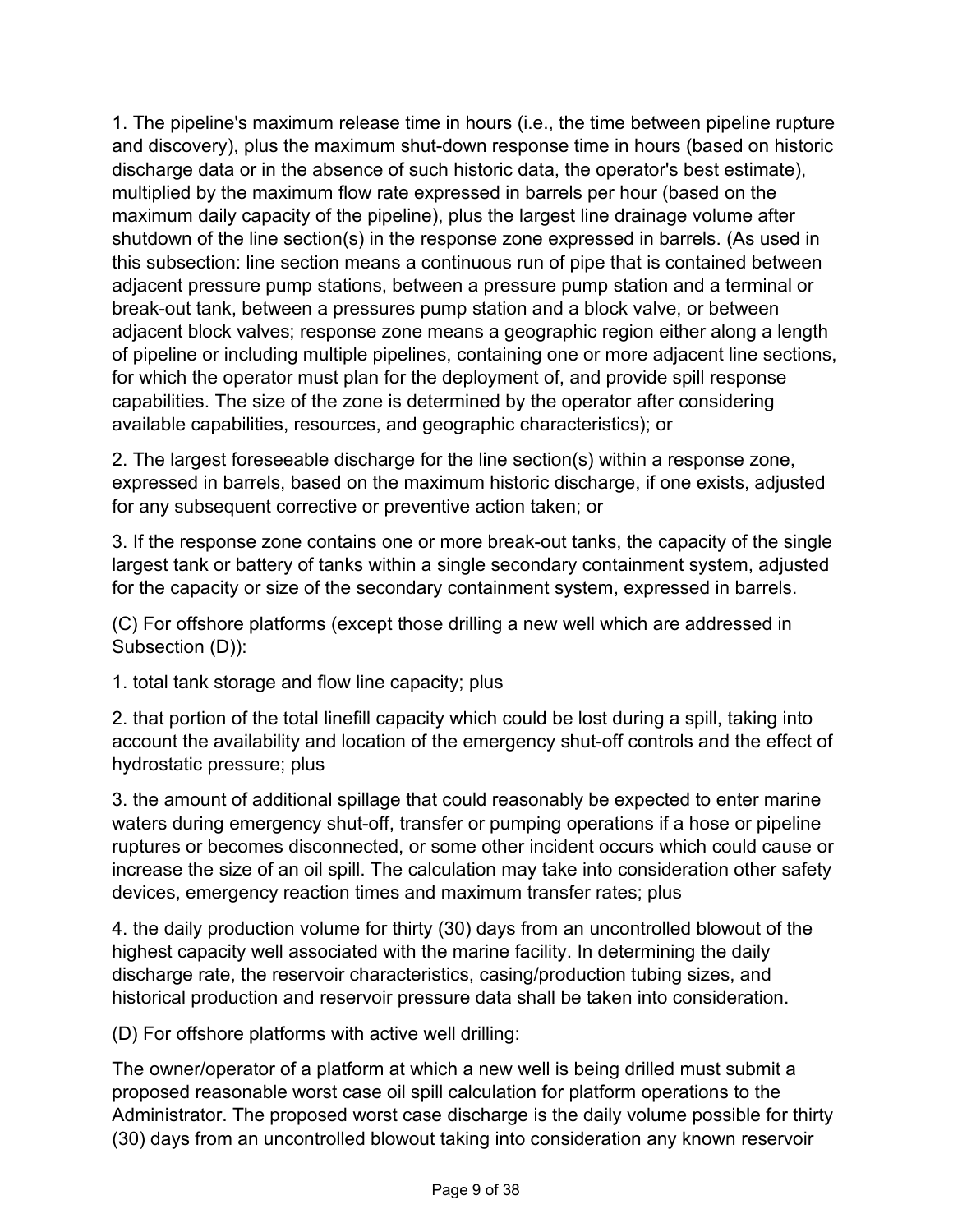characteristics. The proposed calculation will be reviewed by the Administrator during the plan review and approval process to determine if it adequately addresses the oil spill potential of the new well system.

(E) For offshore pipelines, the largest volume in barrels of the following calculation:

1. The pipeline system leak detection time, plus the shutdown response time, multiplied by the highest measured oil flow rate over the preceding 12-month period. For new pipelines, use the predicted oil flow rate. Add to this calculation the total volume of oil that would leak from the pipeline after it is shut in. This volume should be calculated by taking into account the effects of hydrostatic pressure, gravity, frictional wall forces, length of pipeline segment, tie-ins with other pipelines, and other factors.

(F) The calculations, and such parameters as flow rates, linefill capacities and emergency shutoff times, that are used to determine a marine facility's reasonable worst case spill shall be submitted as part of the plan. The Administrator may review and test these parameters as part of the drill conducted in accordance with Subsection 816.03(b).

(2) Persistence and Emulsification Factors

(A) The reasonable worst case spill volume is then multiplied by a persistence factor relative to the most persistent type of oil that may be spilled by the marine facility. The persistence factors relative to the type of oil spilled, are specified below:

| Oil Group                     | Group <sup>2</sup> | Group 2 | Group 3 | Group 4 |
|-------------------------------|--------------------|---------|---------|---------|
| <b>Persistence Multiplier</b> | .20                | .50     | .50     | .50     |

(B) Emulsification Factors

The volume determined from the calculation in Subparagraph (A) is then multiplied by one of the following emulsification factors, again, based on the type of oil.

| Oil Group                           | Group 1 | Group 2 | Group 3 | Group 4 |
|-------------------------------------|---------|---------|---------|---------|
| Emulsification<br><b>Multiplier</b> |         | l.8     | Z.U     |         |

(C) Response Planning Volume

The total determined by the above calculation is a Response Planning Volume.

1. The Response Planning Volume to be used to determine the amount of Response Equipment and Services that must be under contract or other approved means shall be the greater of the amount determined in Subsection 817.02(d)(1) and (2) , or the Planning Volume for On-water Recovery calculated for the nearshore/inland environment in the marine facility's federal response plan pursuant to 33 CFR Part 154, Appendix C, Section 7. The Planning Volume for On-Water Recovery is the adjusted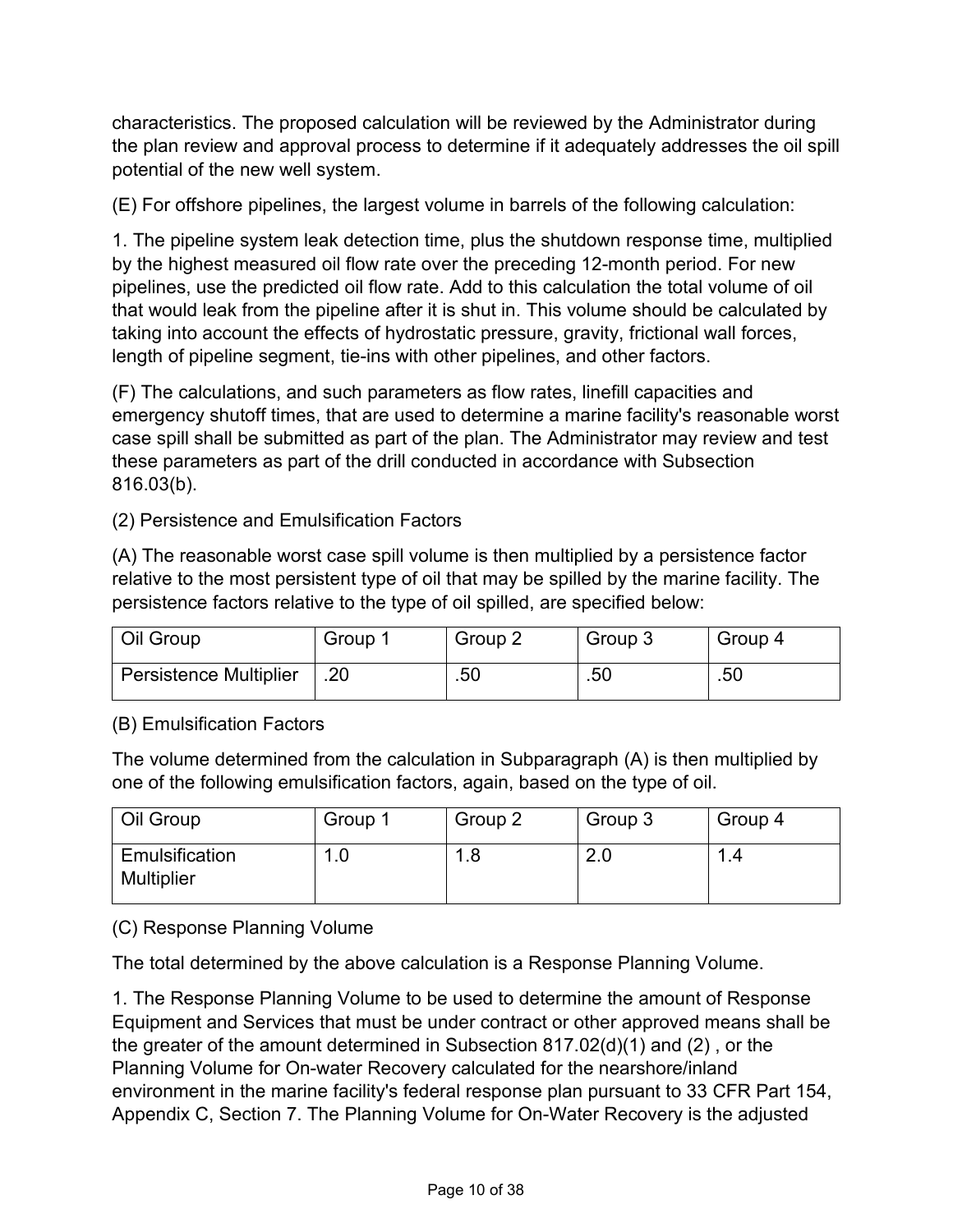volume from the federal calculation determined prior to establishing the response tiers utilizing the mobilization factors.

2. All calculations used to determine the Response Planning Volume shall be included in the plan.

## (3) Response Capability Standards

The equipment and personnel necessary to address the Response Planning Volume is brought to the scene of the spill over a period of time. The timeframes are dependent upon the risk zone in which the marine facility is located and are specified in the tables in this section.

The standards set forth in this section are only planning standards and may not reflect the exigencies of actual spill response. However, these are the standards that must be used to determine the amount of equipment and personnel that must be under contract or other approved means. Response resources in addition to those under contract must be identified, and a call-out procedure in place to access this equipment, if the marine facility has a spill that exceeds the Response Planning Volumes. The owner/operator is ultimately responsible for addressing the entire volume of an actual spill regardless of the planning volume.

(A) On-Water Daily Recovery Rates and Containment Boom Amounts

1. The total amount of on-water recovery equipment and services required shall be the lesser of the amount necessary to address the Response Planning Volume determined in Section 817.02(d)(2)(C) or the Daily Recovery Rate established by this Section at 817.02(d)(3)(B) below.

2. The amount of response resources and the timeframes for delivery are specified in Subsection 817.02(d)(3)(B) below. The barrels per day capability figure is the total amount of on-water recovery equipment that must be at the scene of the spill at the hour specified which is measured from the time of notification, as described in this subchapter. All on-water recovery response resources shall be capable of being deployed and operable within one hour of arrival at the scene of the spill or drill but no later than the designated timeframe for each risk zone.

3. The timeframes for equipment delivery and deployment as specified in this subsection do not take into account the time required to conduct a health and safety assessment of the site as set forth in Subsection 817.02(f)(8), and as required by the California Occupational and Safety Administration. In addition, these timeframes do not account for delays that may occur due to weather or seastate. The actual time necessary to deliver and deploy equipment will be assessed at the time of an incident or a drill and will take into account the prevailing conditions of weather and seastate, as well as the site assessment requirements.

(B) Daily Recovery Rate

1. Facilities located in High-Volume Ports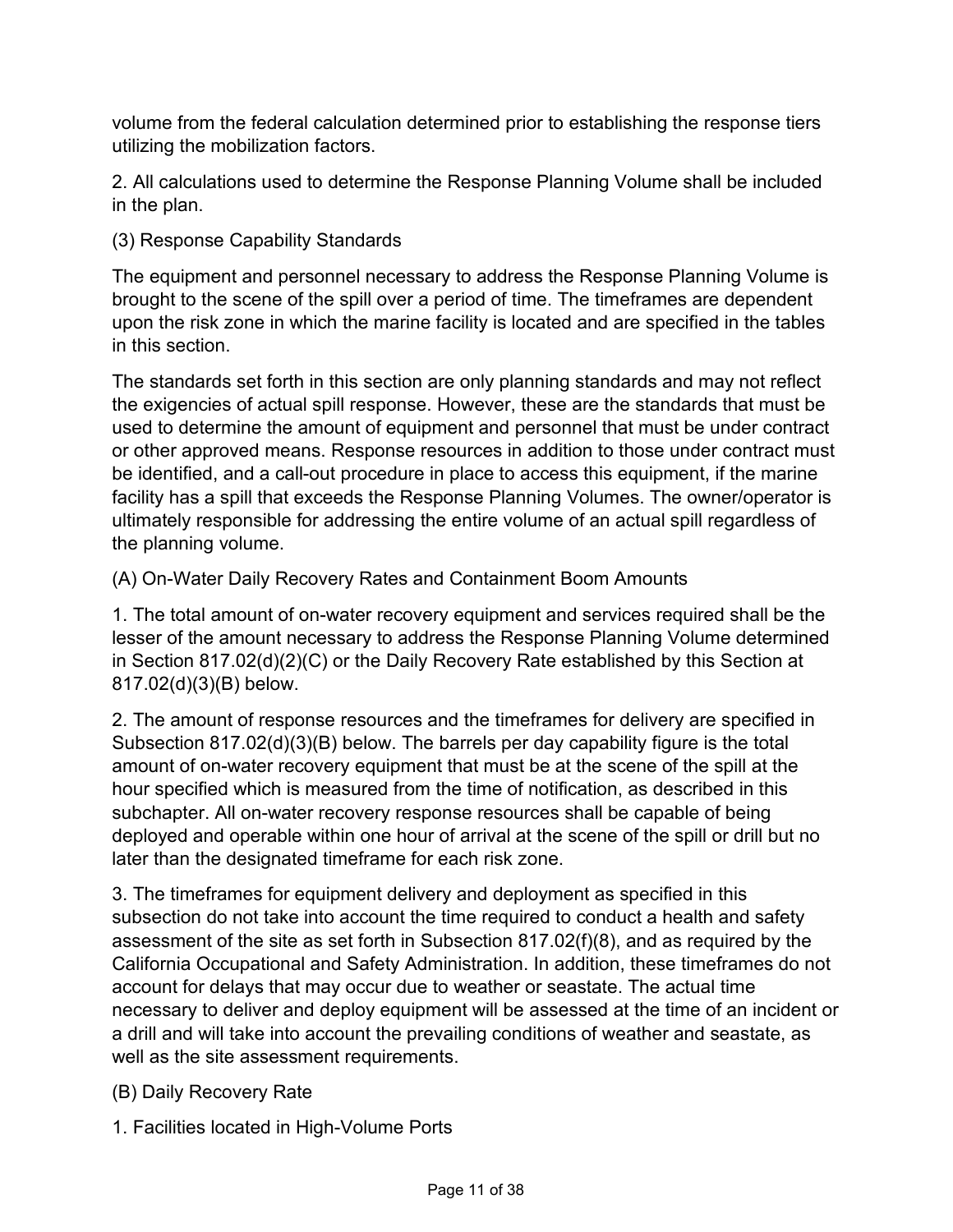| Delivery Time (Hrs)        |        | 24     | 36     | 60     |
|----------------------------|--------|--------|--------|--------|
| <b>Bbls/Day Capability</b> | 23,437 | 31,250 | 46,875 | 78,125 |

i. in addition, the facility/transfer points within the High Volume Ports must have 3,125 barrels/day, or 10% of the reasonable worst case spill volume, whichever is less, of onwater recovery capability that can be mobilized and on-scene within two hours of notification;

ii. if a facility/transfer point within a High Volume Port maintains and can immediately deploy containment equipment for a 3,125 barrel spill, or 10% of the reasonable worst case spill volume, whichever is less, the initial on-water recovery capability can be onscene within three hours rather than two hours.

2. Facility/Transfer Areas and the Santa Barbara Channel Area

| Delivery Time (Hrs)        | 12     | 36     | 60     |
|----------------------------|--------|--------|--------|
| <b>Bbls/Day Capability</b> | 19,531 | 35,156 | 66,406 |

i. in addition, facility/transfer points within a Facility/Transfer Area and the Santa Barbara Channel Area must have 3,125 barrels/day, or 10% of the reasonable worst case spill volume, whichever is less, of on-water recovery capability that can be mobilized and on-scene within 2 hours of notification;

ii. if a facility/transfer point within a Facility/Transfer Area or the Santa Barbara Channel Area maintains and can immediately deploy containment equipment for a 3,125 barrel spill, or 10% of the reasonable worst case spill volume, whichever is less, the initial onwater recovery capability can be on-scene within three hours rather than two hours;

iii. for those points where transfers occur infrequently, and where there is not permanent equipment present, the 3,125 barrel/day, or 10% of the reasonable worst case spill volume, whichever is less, on-water recovery capability shall be brought to the site at the time of transfer;

iv. for infrequent transfers of non-persistent oil, the initial response requirement may be waived by application to the Administrator. The application for waiver must include a justification based on such factors as the location of the marine facility, proximity to response equipment, additional equipment in the immediate area, and the relative environmental sensitivity of the potential spill sites.

(C) Sufficient containment equipment shall be brought to the scene of the spill to address the daily recovery rates as designated in Section 817.02(d)(3)(B).

(D) The standards set forth in Subsection 817.02(d)(3)(B) were increased by a factor of 25% on July 1, 1997, and again on July 1, 2001. It was determined that this increase was feasible and necessary to meet the best achievable protection of the coast.

(E) The standards set forth in Subsection 817.02(d)(3)(B) will be reviewed by the Administrator to determine if increases to these amounts are feasible and necessary in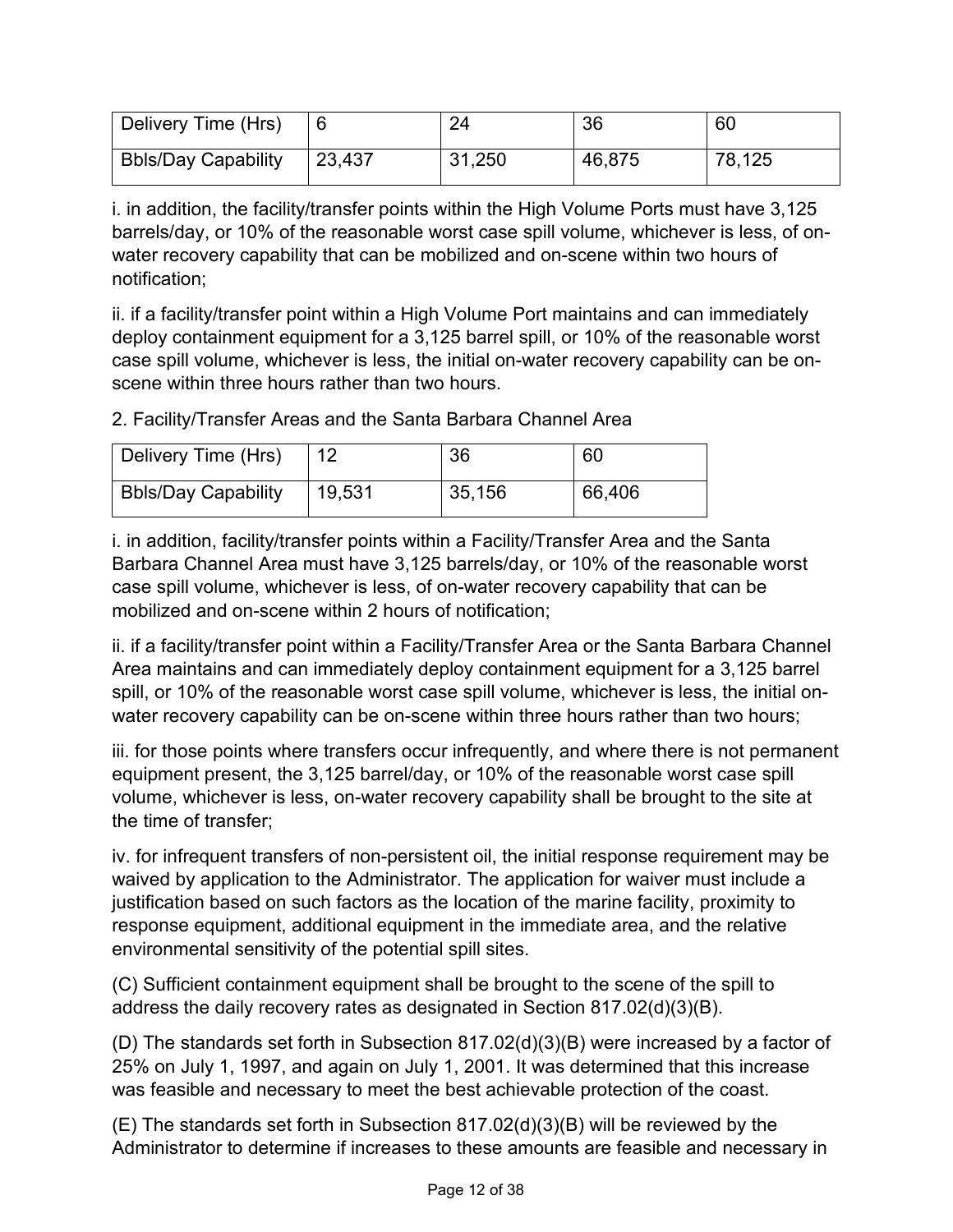order to meet the best achievable protection of the coast. The Administrator shall conduct a review and hold a public hearing prior to confirming the new standards to solicit input regarding the necessity of the proposed increase and any credits that may be allowed.

## (4) Movement of Response Resources

There may be times when it is necessary to move response equipment from one risk zone to another in order to respond to a catastrophic oil spill. However, the Administrator needs to ensure that sufficient response resources are available to address a reasonable risk within each zone. Therefore, when equipment is needed from one risk zone which may impact the plan holder's on-water containment and recovery at the 6 hour level, the plan holder or OSRO shall make a request to the Administrator to temporarily reduce the Response Capability Standards set forth in (d)(3) above, before the equipment can be moved. The Administrator shall only grant such a request after determining that sufficient response resources are available to address a reasonable risk within the zone from where the response equipment is being considered for removal.

# (5) On-Water Response Equipment and Services

(A) Each plan shall demonstrate that the marine facility owner/operator has under contract or other approved means (as defined in Section 790 of this subdivision), access to all the necessary response resources to comply with the Response Capability Standards established in Subsection 817.02(d)(3). The amount of response equipment required shall take into account the effective daily recovery capacity (EDRC, as defined in Chapter 1, Section 790 of this subdivision) of the equipment.

(B) The equipment identified for a specific area must be appropriate for use in that area given the limitations of the geography, bathymetry, water depths, tides, currents and other local environmental conditions. For those areas that require shallow-water response capability (refer to the relevant Area Contingency Plan), the plan shall provide for an adequate number of shallow-draft vessels (as defined in Section 815.05 of this subchapter) and for adequate booming and other shoreline protective resources to be owned or under contract or other approved means and available to provide shoreline protection of all sensitive sites identified in the trajectory analysis conducted as part of the Off-site Consequence Analysis. Additionally, the equipment identified shall also be appropriate for use on the type of oil identified. To the extent that the following information is provided by a Rated OSRO, evidence of a contract or other approved means with a Rated OSRO will suffice:

1. the location, inventory and ownership of the equipment to be used to fulfill the response requirements of this subchapter;

2. a complete inventory of any nonmechanical response equipment and supplies, including the type and toxicity of each chemical agent, with procedures for storage and maintenance;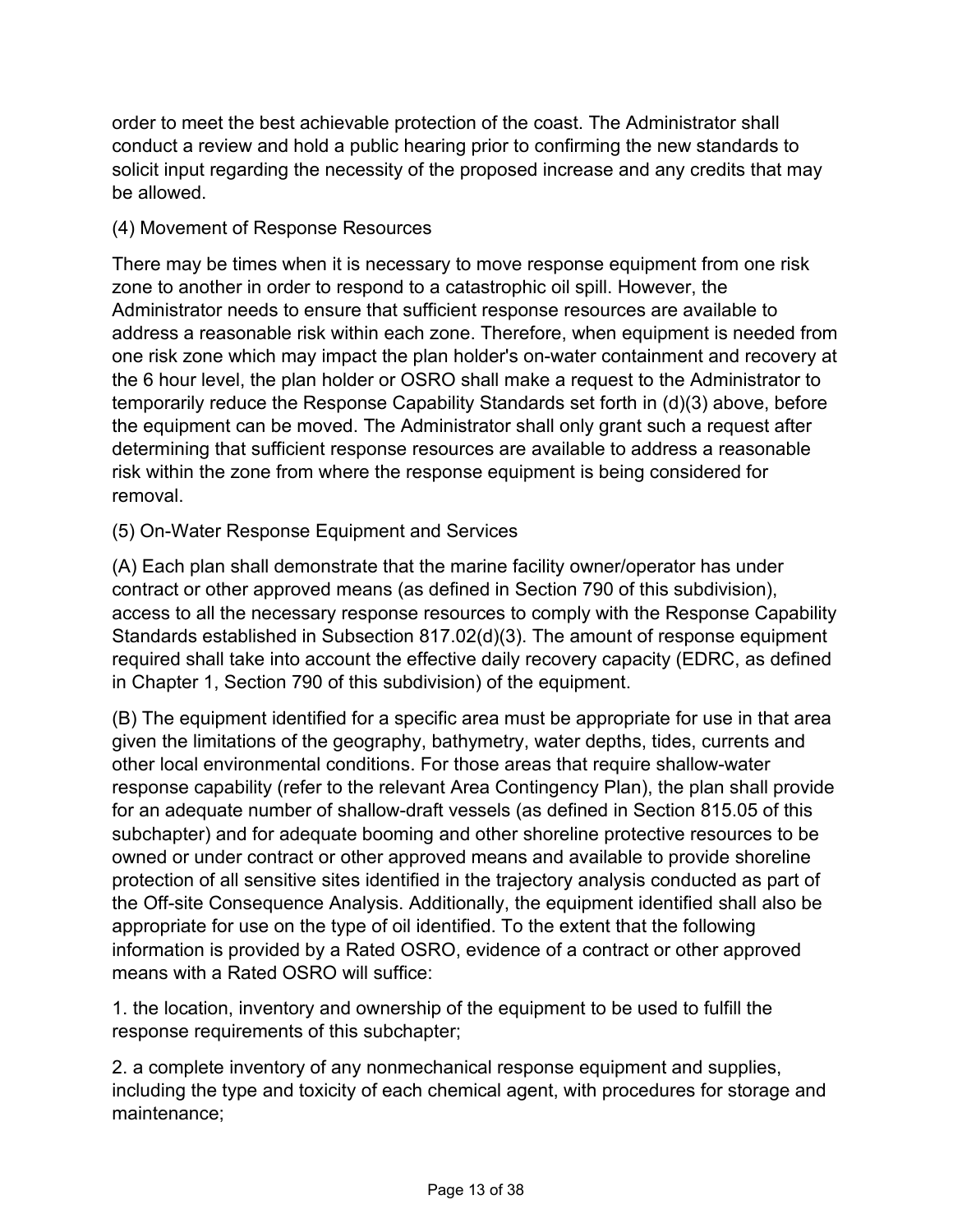3. the type and capacity of storage and transfer equipment matched to the skimming capacity of the recovery systems;

4. the manufacturer's rated capacities and the operational characteristics for each major item of oil recovery equipment;

5. the effective daily recovery capacity (as defined in Chapter 1, Section 790 of this subdivision) for each major piece of on-water recovery equipment listed, as well as the effective daily recovery capacity for the skimming systems as a whole.

i. A request may be submitted to the Administrator to review the effective daily recovery capacity for a piece of equipment if it can be shown that the equipment has a different capacity than the derating factor allows.

ii. The Administrator's decision regarding a change in the effective daily recovery capacity for a piece of equipment will be issued as soon as administratively feasible.

6. vessels designated for oil recovery operations, including skimmer vessels and vessels designed to tow and deploy boom, and availability of shallow-draft vessels;

7. vessels of opportunity reasonably available for oil spill recovery operations, including availability of shallow-draft vessels, procedures to equip the vessels, inventory all equipment, and train personnel;

8. procedures for storage, maintenance, inspection and testing of spill response equipment under the immediate control of the operator;

9. sufficient equipment to track the movement of discharged oil, including aerial surveillance sufficient to direct skimming operations.

10. Each plan shall describe the personnel available to respond to an oil spill, including:

i. a list by job category including a job description for each type of spill response position needed as indicated in the spill response organization scheme;

ii. a match between personnel by job category, and the equipment proposed for use (including equipment appropriate for shallow-water environments), including the plan for mobilization of such personnel;

iii. sufficient personnel to maintain a response effort of at least 14 days.

11. Each plan shall describe procedures for the transport of required equipment, personnel and other resources to the spill site. The description shall include plans for alternative procedures during adverse environmental conditions. Adverse environmental conditions to be considered shall include:

i. adverse weather;

ii. sea states, tides, winds and currents;

iii. presence of debris or other obstacles; and

iv. any other known environmental conditions that could restrict response efforts.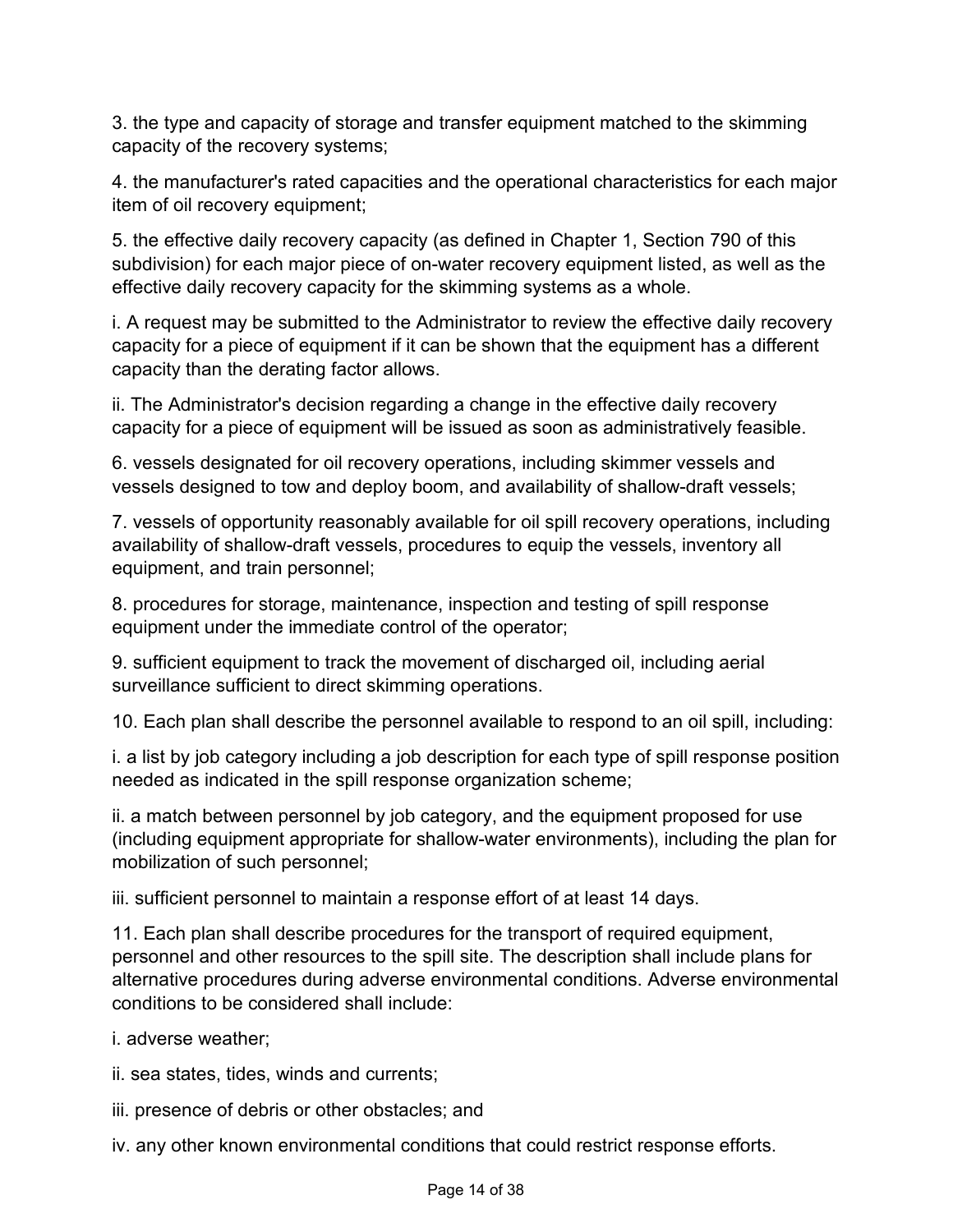(C) The name(s) of the marine facility's certified spill management personnel team as described in subchapter 5 of this chapter.

(D) Any equipment and personnel identified in the plan must be available for response. Any necessary maintenance for the equipment, vacation periods for response personnel, or other eventuality must be taken into account in relying upon these resources.

1. The equipment owner must notify the Administrator when major equipment is removed from service for a period of 24 hours or more for maintenance or repair. Major equipment is that which, if removed, would affect timely implementation of the plan. Notification must be made prior to removing equipment for regularly scheduled maintenance, and within 24 hours of removing equipment for unscheduled repairs.

2. The equipment owner must demonstrate that backup equipment is available during the time that the primary response equipment is out of service. Backup equipment may be provided from the owner's own inventory, or may be made available from another responder.

3. A plan shall remain valid during the time that equipment has been removed from service for maintenance or repair.

(E) Group 5 Oils

Marine facilities that handle Group 5 oils must contract with one or more Rated OSRO(s) to address the marine facility's Response Planning Volume. Such equipment shall include, but is not limited to the following:

1. sonar, sampling equipment, or other methods for locating the oil on the bottom or suspended in the water column;

2. containment boom, sorbent boom, silt curtains, or other methods to reduce spreading on the bottom;

3. dredges, pumps, or other equipment necessary to recover oil from the bottom;

4. equipment necessary to assess the impact of such discharges; and

5. any other appropriate equipment necessary to respond to a discharge involving a Group 5 oil.

(F) The plan holder may propose the use of non-mechanical methods for response operations which may include dispersants, in-situ burning, coagulants, bioremediants, or other chemical agents. The use of any non-mechanical method for response must be done in accordance with provisions of the California Oil Spill Contingency Plan, the National Contingency Plan, the applicable federal Area Contingency Plan and all applicable State laws and regulations. If a non-mechanical method of response is proposed, the plan shall include:

1. methods of deployment or application;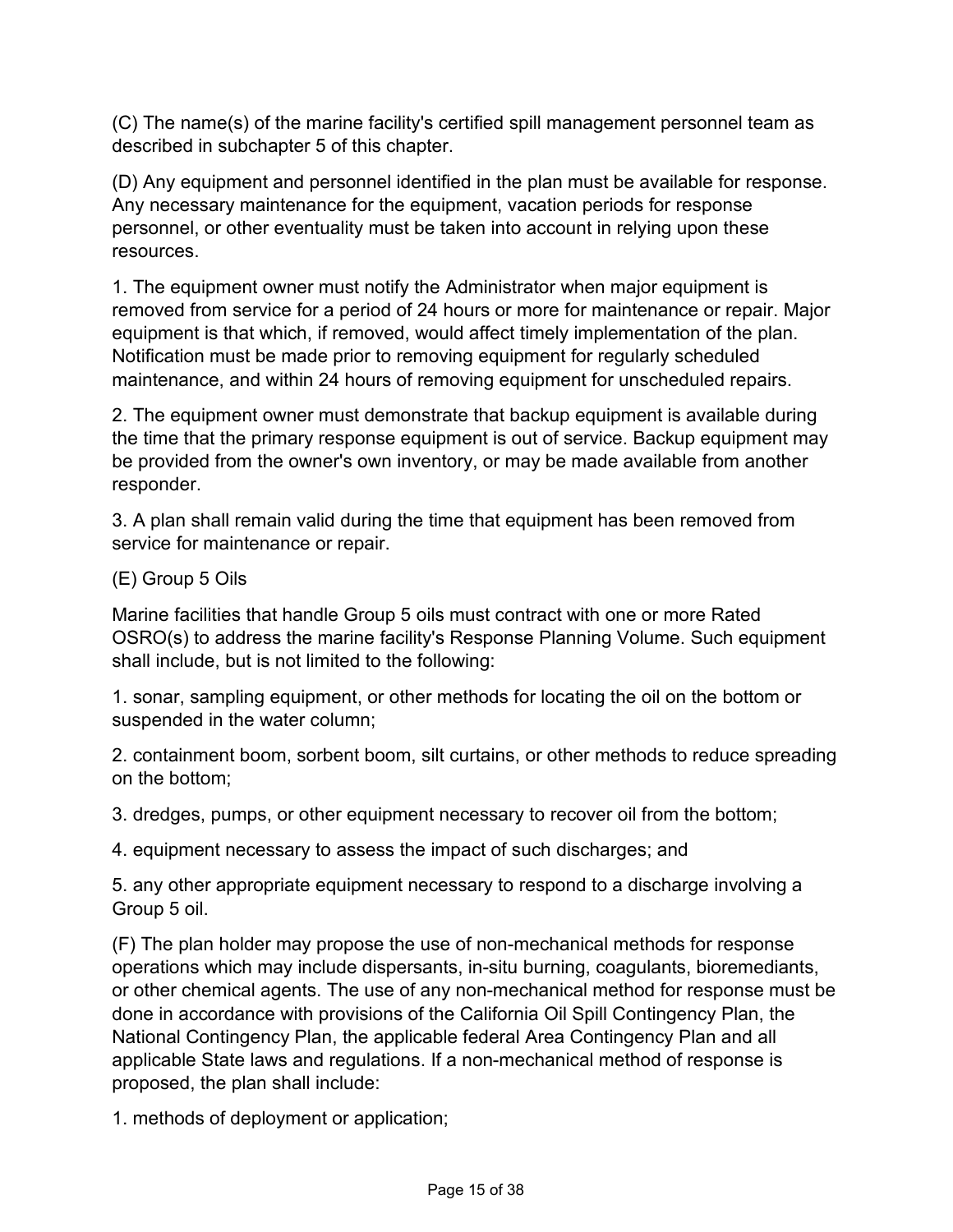2. for use of a chemical agent, a description of the specific mechanisms in place to assess the environmental consequences of the chemical agent. This shall include the mechanism for continuous monitoring of environmental effects for the first three days after initial application, and periodic monitoring thereafter until the agent is inert or no longer operative;

3. identification of all permits, approvals or authorizations needed to allow the use of chemical agents or non-mechanical methods, and the timeline for obtaining them;

4. a plan for protecting resources at risk, areas of public concern and the public from any adverse effects of the non-mechanical method used;

5. the projected efficacy of each type of non-mechanical method proposed for use taking into account the type of spilled material and the projected environmental conditions of the potential spill site; and

6. upon request, the plan holder shall provide any test results known to the plan holder which assess the environmental impacts of applying these methods in the marine environment.

(G) The plan shall describe methods for tracking the movement of the discharged oil; and

(H) The plan shall list the location of the weather stations to be used for observations of winds, currents and other data at the time of a spill that may assist in making real-time projections of spill movement.

(e) Shoreline Protection

Each plan must provide for shoreline protection of all potential spills from the marine facility.

(1) Shoreline Response Planning Volume

Each plan shall demonstrate that the marine facility has access to all necessary equipment and services to address the response strategies appropriate to each shoreline that could potentially be impacted by a spill from the facility.

To determine the amount of equipment and services necessary a Response Planning Volume must be calculated as outlined below:

(A) Multiply the reasonable worst case spill for the marine facility, as calculated in Subsection 817.02(d)(1), by the appropriate persistence factor from the chart below for the most persistent type of oil that may be spilled:

| Oil Group                     | Group 1 | Group 2 | Group 3 | Group 4 |
|-------------------------------|---------|---------|---------|---------|
| <b>Persistence Multiplier</b> | .20     | .50     | .50     | .50     |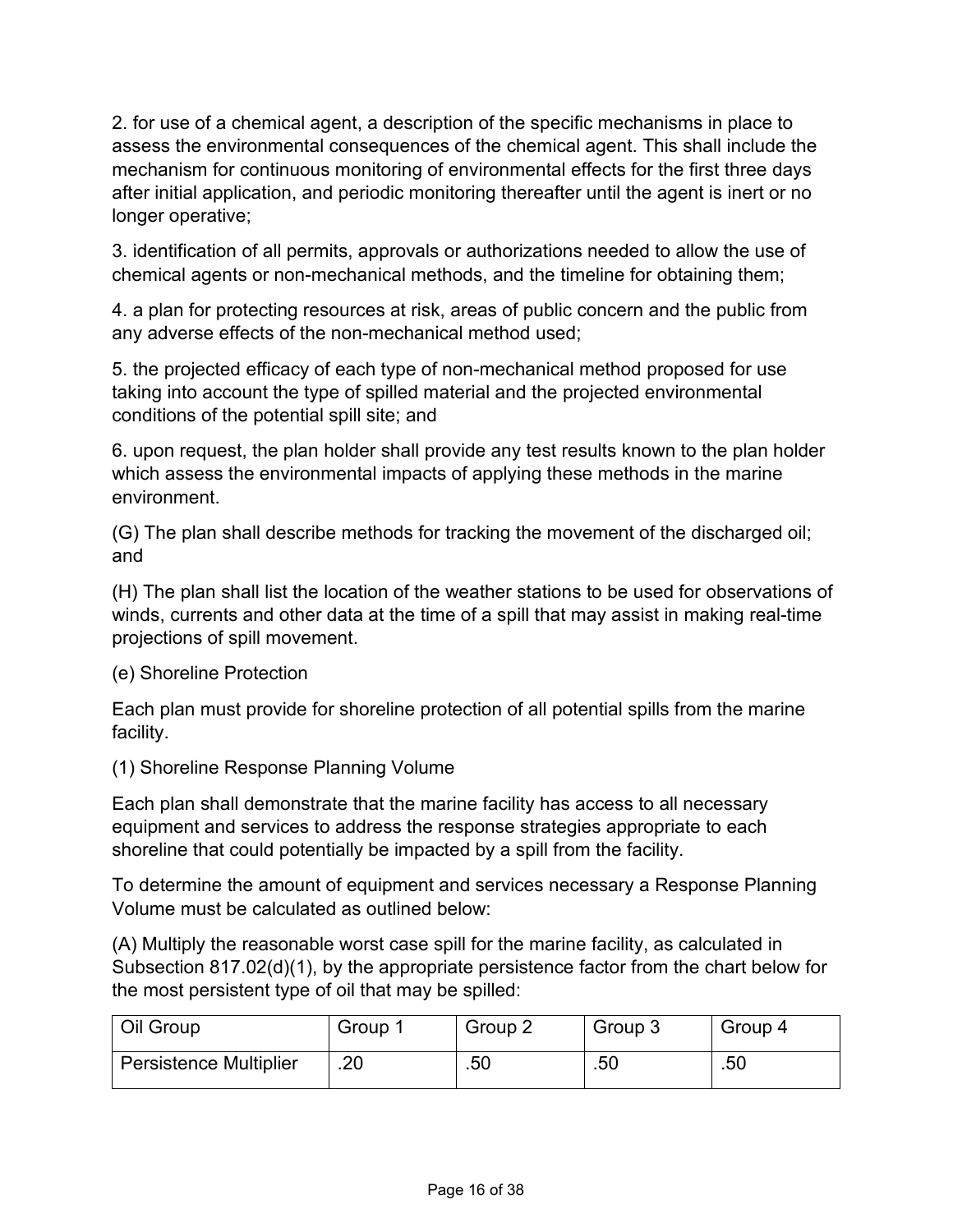## (B) Emulsification Factors

The volume determined from the calculation above is then multiplied by one of the following emulsification factors, again, based on the type of oil:

| Oil Group                        | Group 1 | Group 2 | Group 3 | Group 4 |
|----------------------------------|---------|---------|---------|---------|
| <b>Emulsification Multiplier</b> |         | .8      | 2.0     |         |

(C) Total Shoreline Equipment Required

The total determined by this calculation is a Response Planning Volume.

1. The Response Planning Volume to be used to determine the amount of Response Equipment and Services that must be under contract shall be the greater of the amount determined in Subsection 817.02(e)(1), or the adjusted Planning Volume for onshore recovery calculated for the nearshore/inland environment in the facility's federal response plan pursuant to 33 CFR Part 154., Appendix C, Section 7.

2. All calculations used to determine the Response Planning Volume shall be included in the plan.

(2) Shoreline Protection Equipment and Services

Each plan must identify, and ensure availability through a contract or other approved means (as defined in Section790 of this subdivision), the capability of effecting shoreline protection strategies. Such protection strategies must be commensurate with the Response Planning Volume calculated for potential shoreline impact, and must be capable of addressing all appropriate protection, and response strategies. The specific areas where equipment and services must be available for use shall be identified in the Off-Site Consequence Analysis.

(A) The equipment identified for a specific area must be appropriate for use in that area given the limitations of the bathymetry, geomorphology, shoreline types and other local environmental conditions. Additionally, the equipment identified shall be appropriate for use on the type of oil identified. Facilities that provide their own shoreline protection of sensitive sites shall participate in the OSPR Sensitive Site Strategy Evaluation Program, as described in Section 819.01 of this Subchapter. The following information shall be provided,; to the extent that the following information is provided by a Rated OSRO, evidence of a contract or other approved means with a Rated OSRO will suffice:

1. the amounts of all protective booming, shallow-draft vessels, and shoreline protection equipment necessary to address the specific types of shorelines that may be impacted;

2. the location, inventory and ownership of the equipment to be used to fulfill the response requirements;

3. the procedures for storage, maintenance, inspection and testing of spill response equipment under the immediate control of the operator.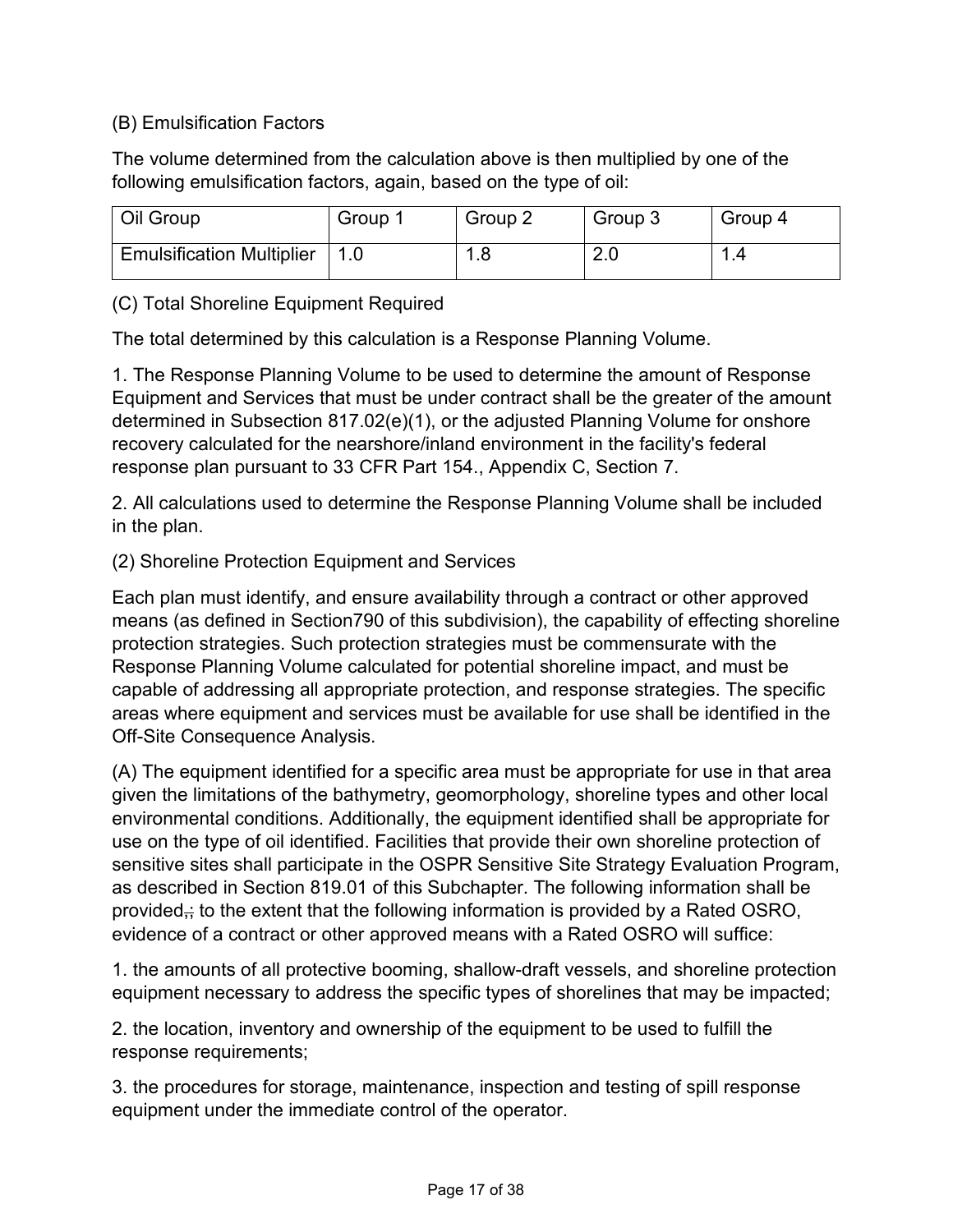(B) Each plan shall have under contract or other approved means sufficient trained personnel to respond to all oil spills up to the calculated Response Planning Volume, which are to remain on scene until demobilized by the State Incident Command or the Unified Command. For planning purposes, this shall include procedures to obtain sufficient personnel to maintain a response effort of at least 14 days.

(C) Any equipment and personnel identified to meet the planning standard requirements must be available for response. Any necessary maintenance for the equipment, vacation periods for response personnel, or other eventuality must be taken into account in relying upon these resources.

1. The equipment owner must notify the Administrator when major equipment is removed from service for a period of 24 hours or more for maintenance or repair. Major equipment is that which, if moved, would affect timely implementation of the plan. Notification must be made prior to removing equipment for regularly scheduled maintenance, and within 24 hours of removing equipment for unscheduled repairs.

2. The equipment owner must demonstrate that backup equipment is available during the time that the primary response equipment is out of service. Backup equipment may be provided from the owner's own inventory or may be made available from another responder.

3. A plan shall remain valid during the time that equipment has been removed from service for maintenance or repair if the Administrator has not disapproved such removal within 24 hours of notification.

4. The equipment owner shall notify the Administrator when the major equipment is back in service.

- (3) (Reserved)
- (4) Shoreline Clean-Up

(A) Utilizing the equipment that must be under contract, each plan shall describe the methods that will be used to contain spilled oil and remove it from the environment. The equipment identified for a specific area must be appropriate for use in that area given the limitations of the bathymetry, geomorphology, shoreline types and other local environmental conditions. Additionally, the equipment identified shall be appropriate for use on the type of oil identified. The description shall include:

1. all shoreline clean-up procedures and oil diversion and pooling procedures for the close-to-shore environment. These procedures shall include, where appropriate, methods for carrying out response operations and clean-up strategies in shallow-water environments, as identified in the trajectory analysis conducted as part of the Off-site Consequence Analysis;

2. methods for shoreside cleanup, including containment and removal of surface oil, subsurface oil and oiled debris and vegetation from all applicable shorelines, adjacent land and beach types.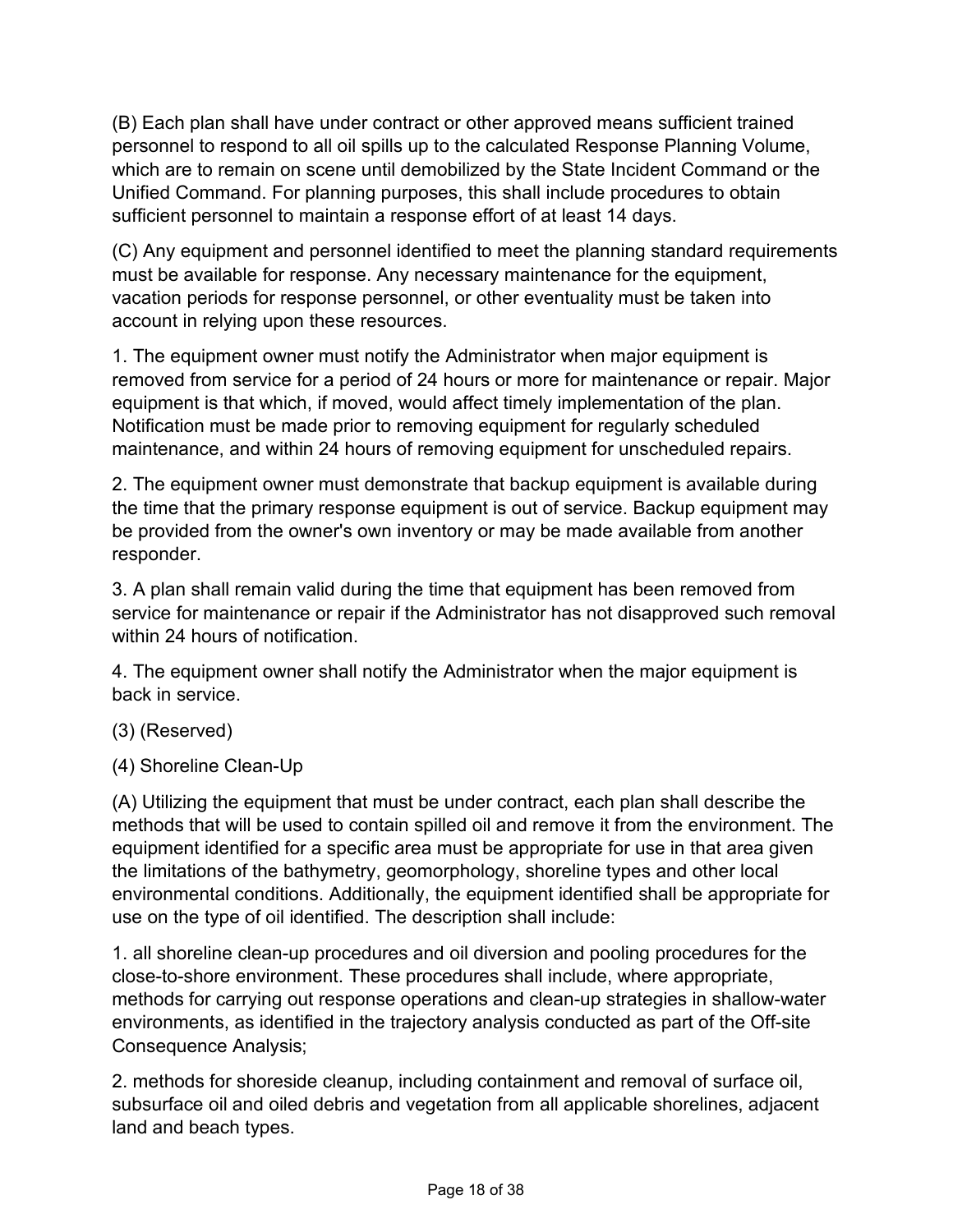3. measures to be taken to minimize damage to the environment from land operations during a spill response, such as impacts to sensitive shoreline habitat caused by heavy machinery or foot traffic.

(B) Protection, response and clean-up strategies will be specific to the type of oil spilled, the expected spill sites as identified in the Off-Site Consequence Analysis, and the resources at risk at those spill sites.

(C) Each plan must utilize all the strategies appropriate to the potential impact sites.

(D) Each plan shall have under contract or other approved means sufficient trained personnel to respond to all oil spills up to the Response Planning Volume, which are to remain on scene until demobilized by the State Incident Command or the Unified Command

(f) Response Procedures

(1) Each plan shall describe the organization of the marine facility's spill response system and certified spill management team. An organizational diagram depicting the chain of command shall also be included. Additionally, the plan shall describe the method to be used to integrate the plan holder's organization into the State Incident Command System and/or the Unified Command Structure as required by subsection 5192(q)(3)(A), Title 8, California Code of Regulations.

(A) The plan holder may utilize the procedures outlined in the appropriate Area Contingency Plan when describing how the marine facility's chain of command will interface with the State Incident Command System which utilizes the Unified Command.

(B) Each plan shall describe the organization of the plan holder's public information office, as it relates to an oil spill incident, and the method by which the Information Officer will be integrated into the State Incident Command System.

(C) Each plan shall describe the plan holder's safety program as it relates to an oil spill incident and the method by which their Safety Office will be integrated into the State Incident Command System.

(2) Each plan shall identify potential sites needed for spill response operations including location(s) for:

(A) a central command post sufficient to accommodate the State Incident Command or Unified Command as well as the plan holder's response organization;

(B) a central communications post if located away from the command post;

(C) equipment and personnel staging areas.

(3) Each plan shall include a checklist, flowchart or decision tree depicting the procession of each major stage of spill response operations from spill discovery to completion of cleanup. The checklist, flowchart or decision tree shall describe the general order and priority in which key spill response activities are performed.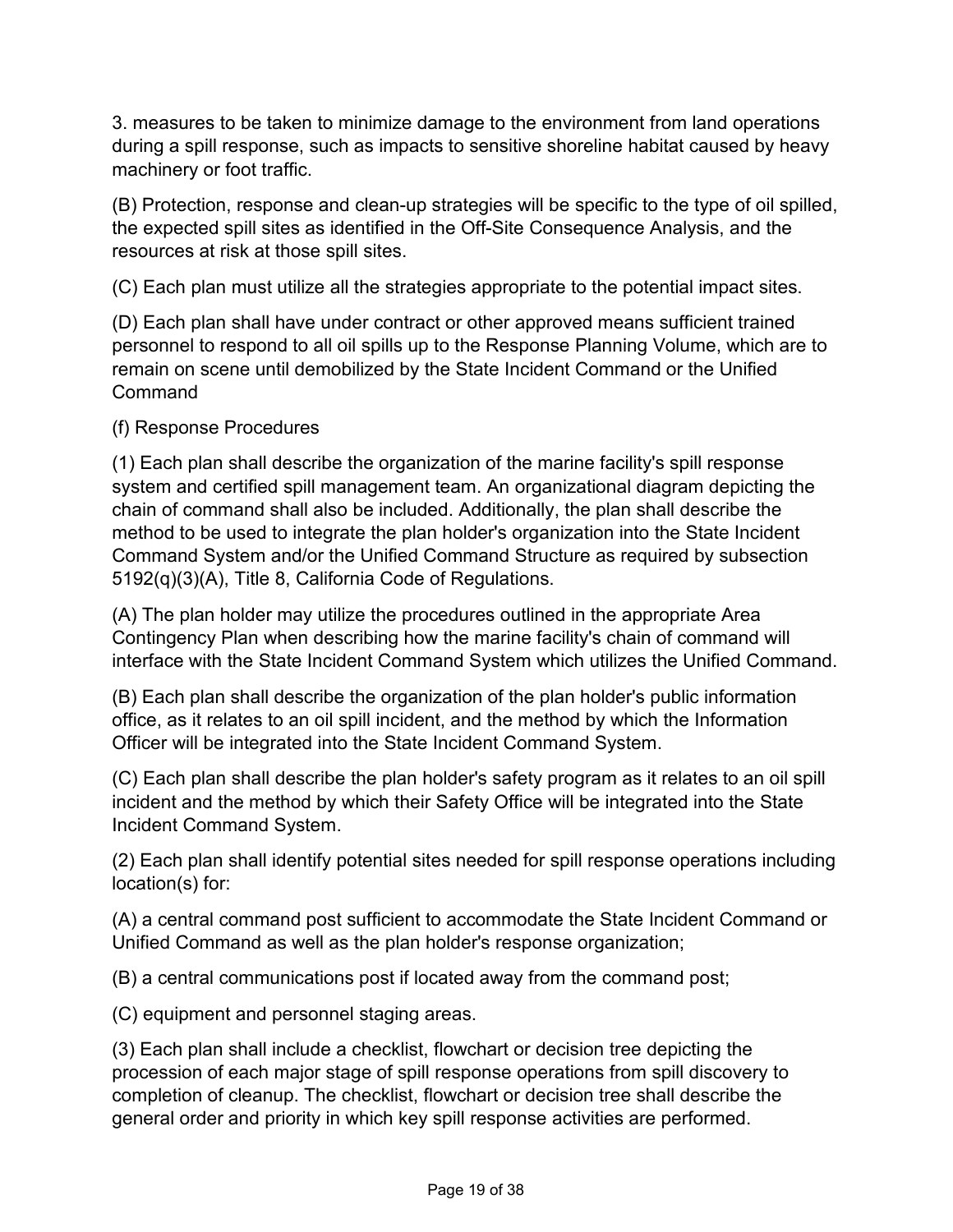(4) Each plan shall describe how the plan holder will provide emergency services before the arrival of local, state or federal authorities on the scene, including:

(A) procedures to control fires and explosions, and to rescue people or property threatened by fire or explosion;

(B) procedures for emergency medical treatment and first aid;

(C) procedures to control ground, marine and air traffic which may interfere with spill response operations;

(D) procedures to manage access to the spill response site and the designation of exclusion, decontamination and safe zones; and

(E) procedures to provide the required personnel protective gear for responders.

(5) Each plan shall describe equipment and procedures to be used by marine facility personnel to minimize the magnitude of a spill and minimize structural damage which may increase the quantity of oil spilled.

(A) Spill mitigation procedures shall include immediate containment strategies, methods to stop the spill at the source, methods to slow or stop leaks, and methods to achieve immediate emergency shutdown.

(B) For spill mitigation procedures the plan shall include prioritized procedures for marine facility personnel including specific procedures to shut down affected operations. Responsibilities of facility personnel should be identified by job title. A copy of these procedures should be maintained at the facility operations center. These procedures should address the following equipment and scenarios:

1. failure of manifold and mechanical loading arm, other transfer equipment, or hoses, as appropriate;

- 2. tank overfill;
- 3. tank failure;
- 4. pipe rupture;

5. pipe leak, both under pressure and not under pressure, if applicable;

6. explosion and/or fire; and

7. other equipment failure (e.g. pumping system failure, relief valve failure, etc.).

(6) Each plan shall detail the lines of communications between the responsible party, the Qualified Individual and the on-scene coordinators, response teams, and local, state, and federal emergency and disaster responders, including:

(A) communication procedures;

(B) the communication function (e.g., ground-to-air) assigned to each channel or frequency used;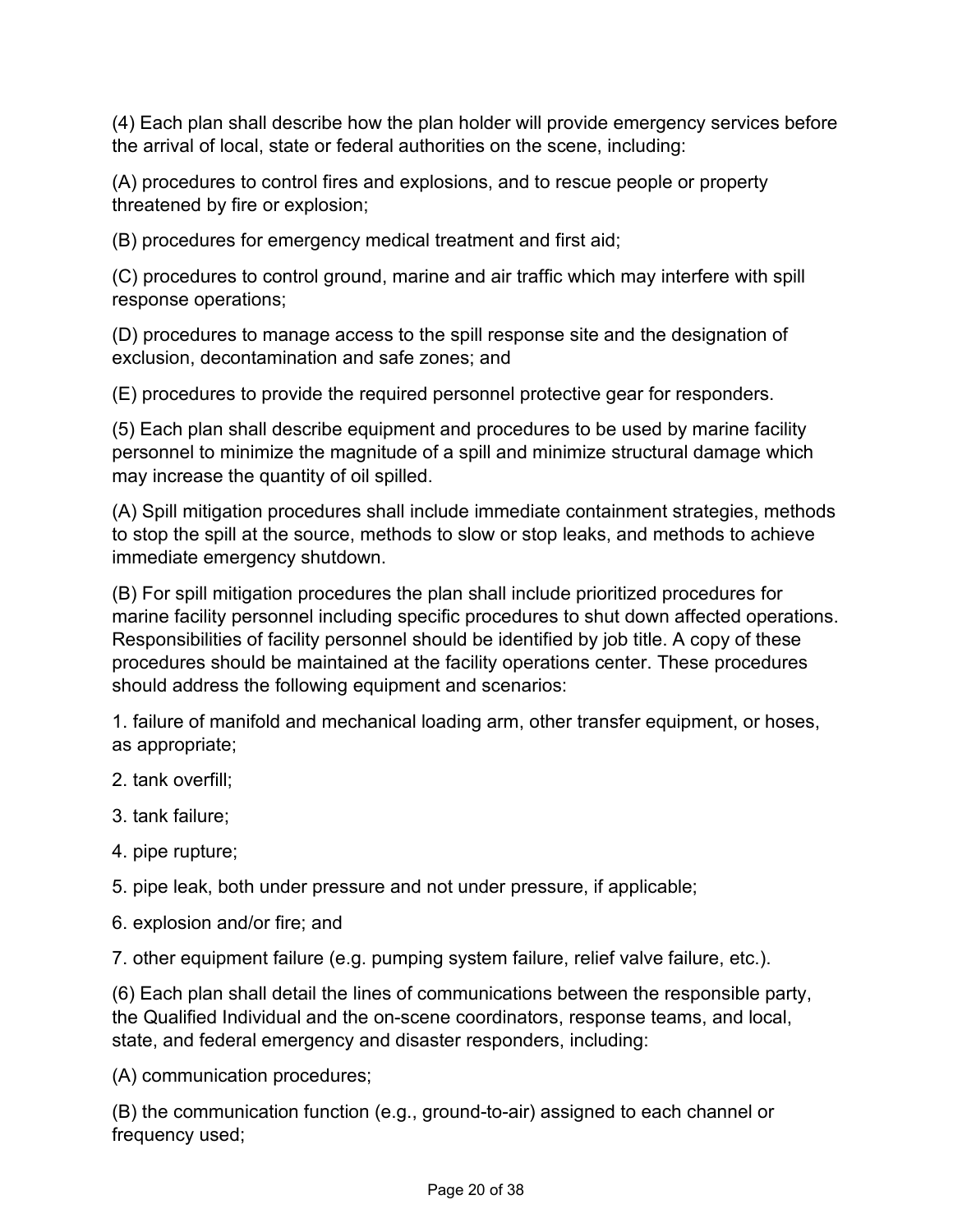(C) the maximum broadcast range for each channel or frequency used; and

(D) redundant and back-up systems.

(7) Each plan shall describe the procedures to manage access to the spill response site, the designation of exclusion, decontamination and safe zones, and the decontamination of equipment and personnel during and after oil spill response operations, as required by the California Occupational Safety and Health Administration.

(8) Prior to beginning spill response operations and/or clean up activities, a Site Safety Plan must be completed. Each site safety plan shall include information as required pursuant to Title 8, Section 5192(b)(4)(B) of the California Code of Regulations including, but not limited to, a written respiratory protection program, written personal protective equipment program, written health and safety training program, written confined space program and permit forms, direct reading instrument calibration logs, and written exposure monitoring program.

(g) Notification Procedures

(1) Each plan shall include a list of contacts to call in the event of a drill, threatened discharge of oil, or discharge of oil. The plan shall:

(A) detail the procedures for reporting oil spills to all appropriate local, state, and federal agencies;

(B) identify a central reporting office or individual who is responsible for initiating the notification process and is available on a 24-hour basis. The individual making this notification must be fluent in English. The following information must be provided:

- 1. the individual or office to be contacted;
- 2. telephone number or other means of contact for any time of the day; and
- 3. an alternate contact in the event the individual is unavailable.

(C) establish a clear order of priority for notification.

(2) Immediate Notification

Nothing in this section shall be construed as requiring notification before response.

(A) Each plan shall include a procedure for contacting the OSRO, or other initial response resources if an OSRO is not being used, immediately, but no longer than 30 minutes, after discovery of a discharge of oil or threatened discharge of oil.

(B) Each plan shall include a procedure that ensures that the owner/operator or his/her designee will initiate contact with the Qualified Individual, the California Office of Emergency Services and the National Response Center immediately, but no longer than 30 minutes, after discovery of a discharge of oil or threatened discharge of oil.

(C) All phone numbers necessary to complete the immediate notification procedures must be included in the response manual.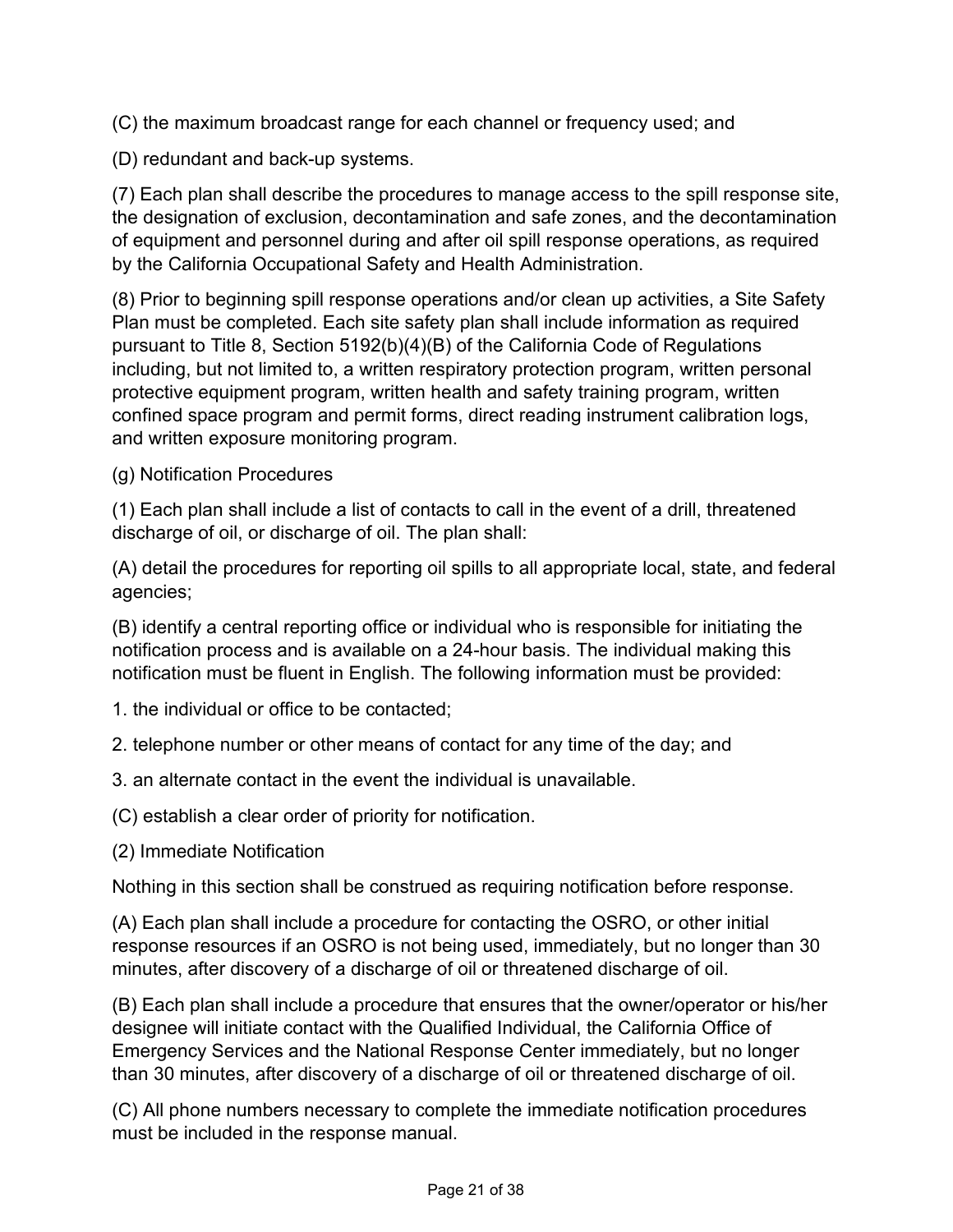(3) Each plan shall identify a call-out procedure to acquire the resources necessary to address spills that cannot be addressed by the equipment that the owner/operator is required to have under contract. Procedures must allow for initiation of the call-out within 24 hours of the incident and must begin as soon as a determination has been made that additional resources are necessary.

(4) Each plan shall provide a checklist of the information to be reported in the notification procedures, including but not limited to:

(A) marine facility name and location;

- (B) date and time of the incident;
- (C) the cause and location of the spill;
- (D) an estimate of the volume of oil spilled and the volume at immediate risk of spillage;

(E) the type of oil spilled, and any inhalation hazards or explosive vapor hazards, if known;

- (F) the size and appearance of the slick;
- (G) prevailing weather and sea conditions;
- (H) actions taken or planned by personnel on scene;
- (I) current condition of the marine facility;
- (J) injuries and fatalities; and
- (K) any other information as appropriate.

(5) Reporting of a spill as required by Subsection 817.02(g)(2) shall not be delayed solely to gather all the information required by Subsection 817.02(g)(4).

(6) An updated estimate of the volume of oil spilled and the volume at immediate risk of spillage shall be reported to the California Office of Emergency Services whenever a significant change in the amount reported occurs, but not less than every 12 hours within the first 48 hours of response. The State Incident Commander and/or the Federal On-Scene Coordinator through the Unified Command shall have the option of increasing or decreasing this timeframe, as needed. Updated spill volume information included in the Incident Action Plan developed through the Unified Command will meet the requirements of this subsection.

(h) Temporary Storage and Waste Management

(1) Each plan shall identify sufficient temporary storage for all recovered oil or all oily waste, and identify facilities that would be able to accept the recovered oil or oily waste for recycling or other means of waste management. Sufficient storage shall be no less than two times the calculated Response Planning Volume up to the Daily Recovery Rate as determined in Section 817.02(d)(3)(B).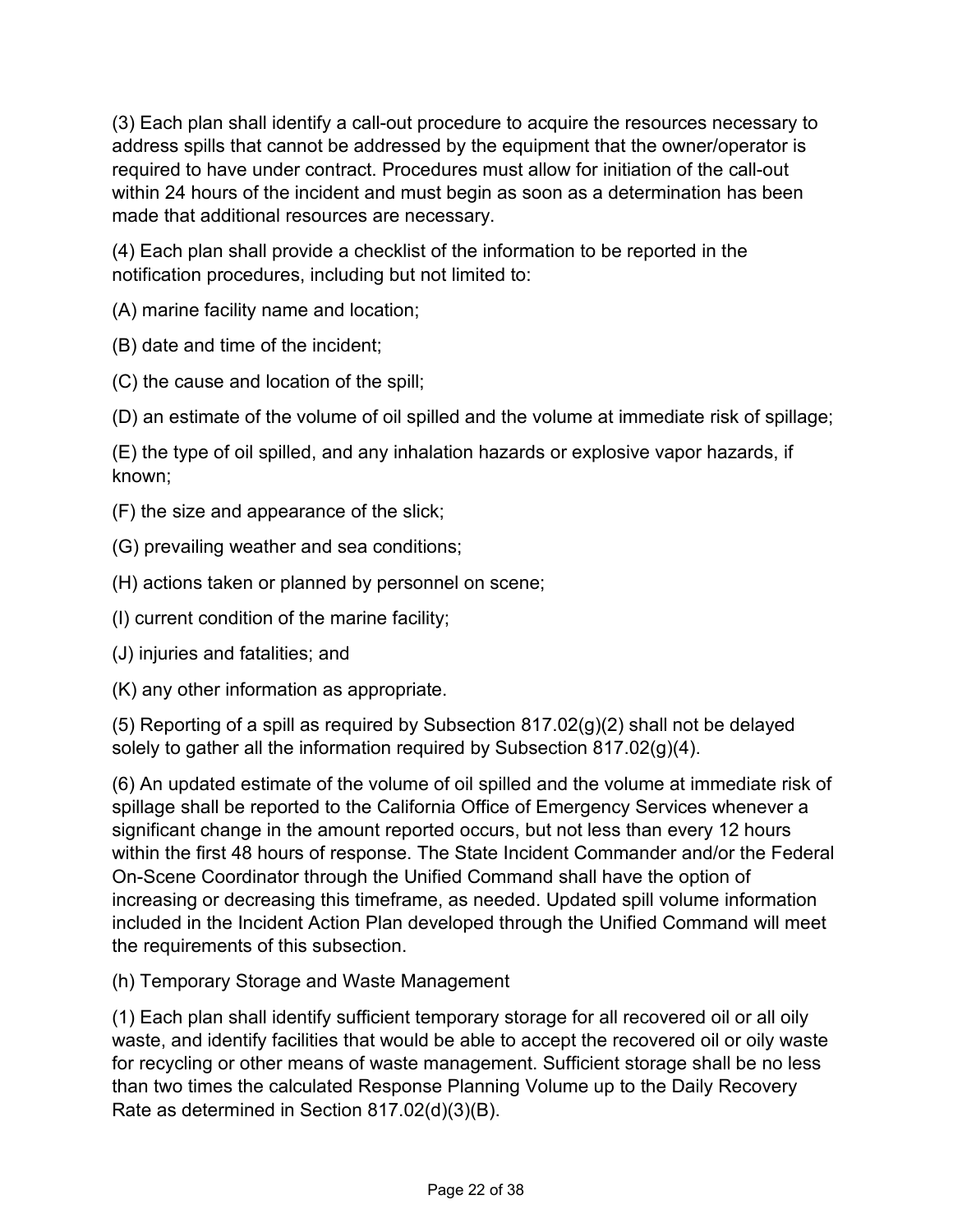(A) To meet the temporary storage requirement described in Subsection (1) above, the following amounts of storage shall be dedicated response resources (as defined in Section 815.05(c) of this subchapter) or OSRO-owned and controlled response resources (as defined in Section 815.05(k) of this subchapter), as applicable to the appropriate risk zone:

Sufficient storage to support the skimming systems shall be brought to the scene of the spill during the first four hours of response:

520 barrels of storage, or 20% of the response planning volume, whichever is less, shall be brought to the scene of the spill within four hours of notification of a spill;

12,000 barrels, or two times the response planning volume, whichever is less, shall be available at the scene of the spill within 6 hours of notification of a spill.

The balance of the temporary storage requirement described in Subsection (1) above may be provided by non-dedicated storage resources. All skimming systems operating at the scene of a spill shall have adequate storage.

(2) Each plan shall identify the party that shall maintain responsibility for recovered oil and oily waste for the purposes of temporary storage.

(3) Each plan shall describe site criteria and methods used for temporary storage of recovered oil and oily wastes generated during response and cleanup operations, including sites available within the marine facility, or near the spill area.

(4) Each plan shall identify all applicable permits, and all federal, state and local agencies responsible for issuing those permits for transit, temporary storage and ultimate waste management of all wastes likely to result from an oil spill.

(5) Each plan shall include information which could expedite the state approval process for the use of temporary waste storage sites, including a list of appropriate contacts and a description of procedures to be followed for each approval process.

(i) Oiled Wildlife Care Requirements

Each plan shall describe how oiled wildlife care will be provided by one of the following approved means:

(1) Utilize the California Oiled Wildlife Care Network (OWCN) to meet oiled wildlife care requirements; or

(2) describe procedures that clearly outline how oiled wildlife care will be provided. The equipment, facilities, and personnel necessary to implement these procedures must be identified and assured by contract for each geographic region covered by the plan. Standards and written protocols for wildlife care must comply with all applicable State and federal laws.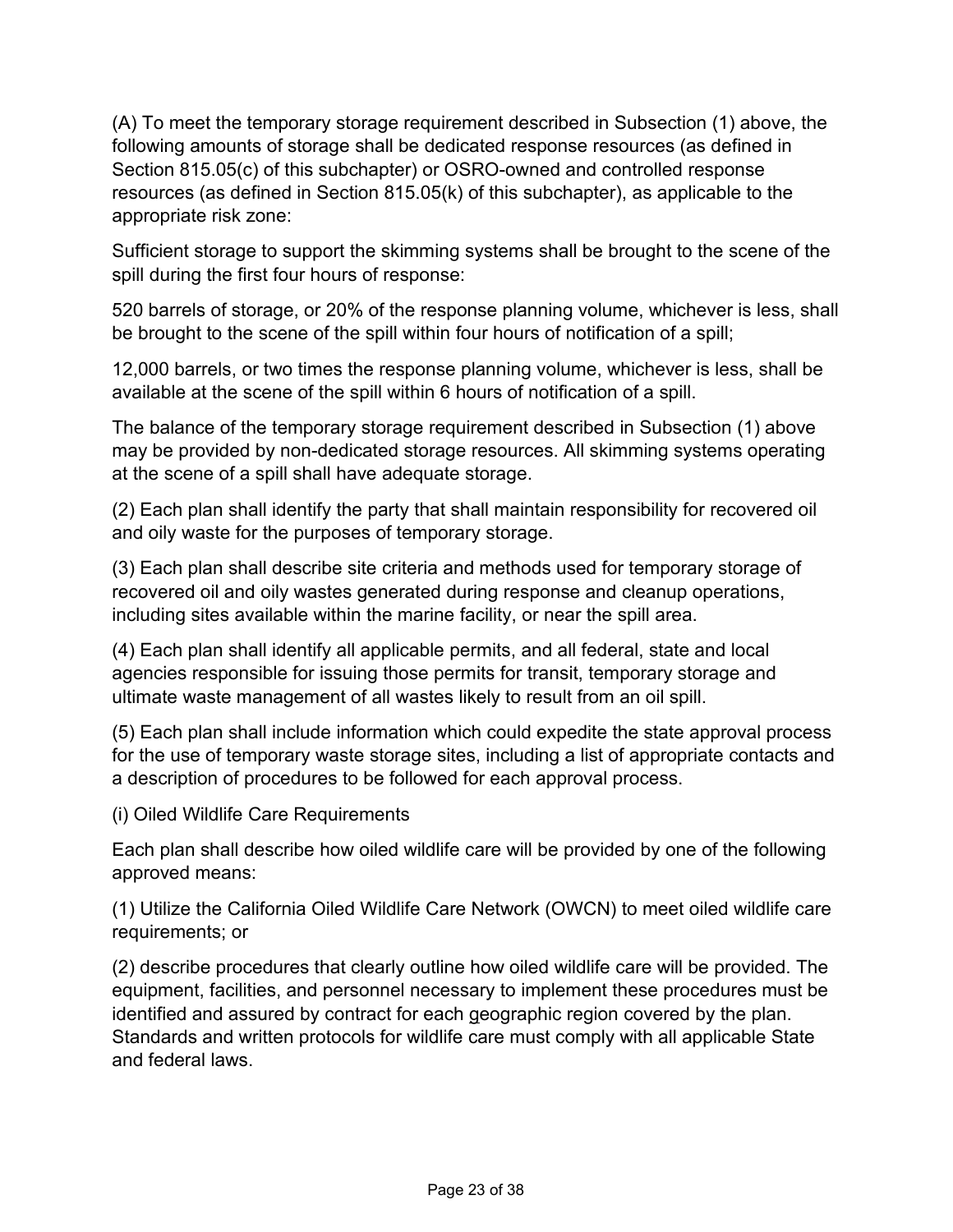(j) Training

(1) Each plan shall provide that all appropriate personnel employed by the marine facility shall receive training in the use and operation of oil spill response and clean-up equipment. The plan shall describe:

(A) the type and frequency of training that each individual in a spill response position receives to achieve the level of qualification demanded by their job description;

(B) the procedures, if any, to train and use volunteers or other additional personnel in spill response operations as necessary for the size of the spill.

(2) Each plan shall describe the type and frequency of personnel training on methods to reduce operational risks. The description of the training shall include, if applicable, the following:

(A) any established training objectives that address potential spill sources and causes that were identified in the Risk and Hazard Analysis.

(B) the means of achieving any established training objectives, such as:

1. training programs for the positions involved with the various aspects of the marine facility's operation that could result in a spill (e.g., position responsible for facility inspections or transfers);

2. a training schedule, including adequate frequency, (e.g., initial training upon hire and annual refresher training) and type of training (workshops, classroom, videotape, onthe-job training, etc.) for each position trained, by job classification;

(C) any licenses, certifications or other prerequisites required to hold particular jobs.

(D) A plan holder whose facility is subject to and in compliance with State Lands Commission training regulations; Title 2, Division 3, Chapter 1, Article 5.3, CCR Sections 2540 through 2548, shall be considered in compliance with the training provisions of this subsection.

(3) Each plan shall provide for safety training as required by state and federal health and safety laws for all personnel likely to be engaged in oil spill response, including a program for training non-permanent responders such as volunteers or temporary help.

(4) The marine facility owner/operator shall ensure that training records are maintained for 3 years. All such documentation must be made available to the Administrator upon request.

(k) Drills and Exercises

(1) Each plan shall describe the small marine facility's drill and exercise program that meets the requirements of Ssection 820.01(a)820.1 of subchapter 3.6, to ensure that the elements of the plan will function in an emergency.

(2) Training sessions may constitute creditable drills and exercises if all requirements in Subsection 820.01(a)section 820.1 of subchapter 3.6 are met.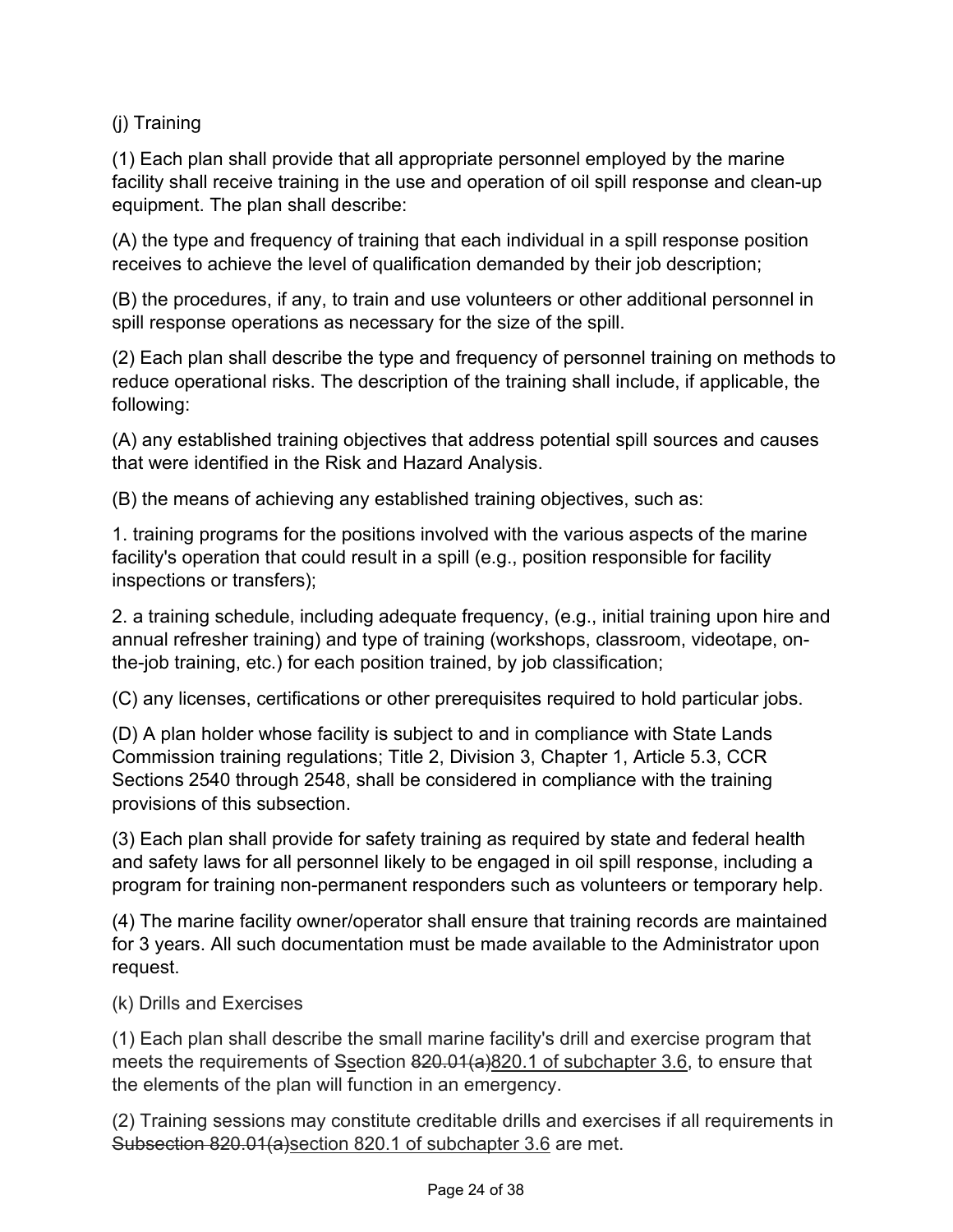(3) A marine facility owner/operator shall ensure that all of the response resources identified in the plan participate in equipment deployment exercises at least once every three years.

Note: Authority cited: Sections 8670.7, 8670.10, 8670.28, 8670.29, 8670.30 and 8670.32, Government Code. Reference: Sections 8670.7, 8670.10, 8670.25.5, 8670.28, 8670.29, 8670.30, 8670.31, 8670.32 and 8670.37.51, Government Code.

# **§ 817.03. Small Marine Fueling Facility Plan Content.**

To the degree the information required by Subsections 817.03(b) through (k) exists elsewhere, copies of the pre-existing information may be submitted. If the information provided is not sufficient to meet the requirements of this subchapter, additional information may be requested by the Administrator.

(a) Introductory Material

(1) Each plan shall provide the following information:

(A) name and address of the small marine fueling facility (as defined in Section 790 of this subdivision), and mailing address if different. The name and address of the facility shall be referenced in the plan title or on a title page at the front of the plan;

(B) name, address, phone number, fax number and e-mail address, if available, of the owner and/or operator of the small marine fueling facility;

(C) name, address, phone number, fax number and e-mail address, if available, of the person to whom correspondence should be sent;

(D) a certification statement signed under penalty of perjury by an executive within the plan holder's management who is authorized to fully implement the oil spill contingency plan, who shall review the plan for accuracy, feasibility, and executability. If this executive does not have training, knowledge and experience in the area of oil spill prevention and response, the certification statement must also be signed by another individual within the plan holder's management structure who has this requisite training, knowledge, and experience. The certification shall be submitted according to the following format;

"I certify, to the best of my knowledge and belief, under penalty of perjury under the laws of the State of California, that the information contained in this contingency plan is true and correct and that the plan is both feasible and executable."

 $(s$ ignature),  $(t$ itle),  $(date)$ ;

<sup>(</sup>E) The California Certificate of Financial Responsibility (COFR) number for the small marine fueling facility shall be included in the front of the plan. If the COFR is not available when the plan is submitted because the facility is not yet operational, the COFR number must be provided as soon as it becomes available. The COFR number must be provided before the plan can be approved.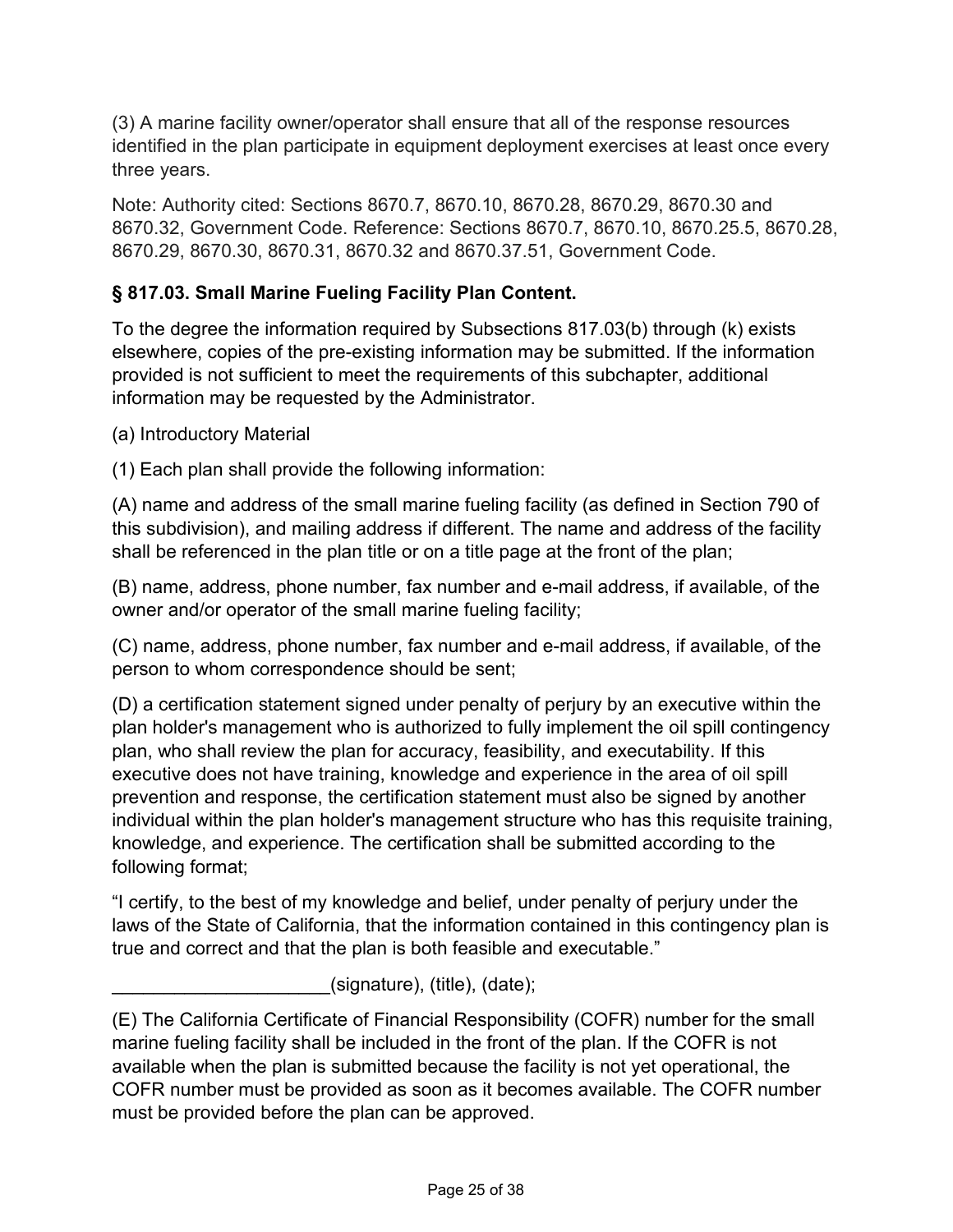(2) Each plan shall identify a Qualified Individual, as defined in Chapter 1, Section 790 of this subdivision, and any alternates that may be necessary for the purpose of implementing the plan, and documentation that the Qualified Individual acknowledges this capacity. If an alternate or alternates are identified in the plan, then the plan shall also describe the process by which responsibility will be transferred from the Qualified Individual to an alternate. During spill response activities, notification of such a transfer must be made to the State Incident Commander at the time it occurs.

(3) Each plan shall provide the name, address, telephone number and facsimile number of an agent for service of process designated to receive legal documents on behalf of the plan holder, and documentation that the agent for services of process acknowledges this capacity. Such agent shall be located in California.

(4) Each plan shall identify and ensure by contract or other approved means a certified Spill Management Team, as described in subchapter 5 of this chapter. The certified spill management team shall be the appropriate tier classification pursuant to section 830.3 of subchapter 5.

(A) The spill management team may have an interim certification for purposes of satisfying contingency plan requirements.

(B) A single spill management team may be listed if it is capable of responding in all geographic regions in which the plan holder operates.

(C) The spill management team may consist of personnel employed by the plan holder or persons affiliated with the plan holder, contracted personnel, or a combination thereof.

(D) If the plan holder contracts for these services, documentation that the certified Spill Management Team acknowledges this capacity shall be included in the plan.

(5) Each plan shall contain evidence of the contract or other approved means (as defined in Section 790 of this subdivision), verifying that any oil spill response organization(s) that are named in the plan will provide the requisite equipment and personnel in the event of an oil spill. Plan holders shall only contract with an OSRO(s) that has received a Rating by OSPR (as specified in Section 819 of this subchapter) for the booming, on-water recovery and storage, and shoreline protection services required.

(b) Small Marine Fueling Facility Description

(1) Each plan shall describe the small marine fueling facility's design and operations with specific attention to those areas from which an oil spill could occur. This description shall include, at a minimum, the following information:

(A) For small marine fueling facilities (except for those mobile transfer units addressed under Subsection (B) below):

1. a piping and instrumentation diagram, and a tank diagram including the location of pumps, valves, vents and lines; the number, and oil storage capacity of each structure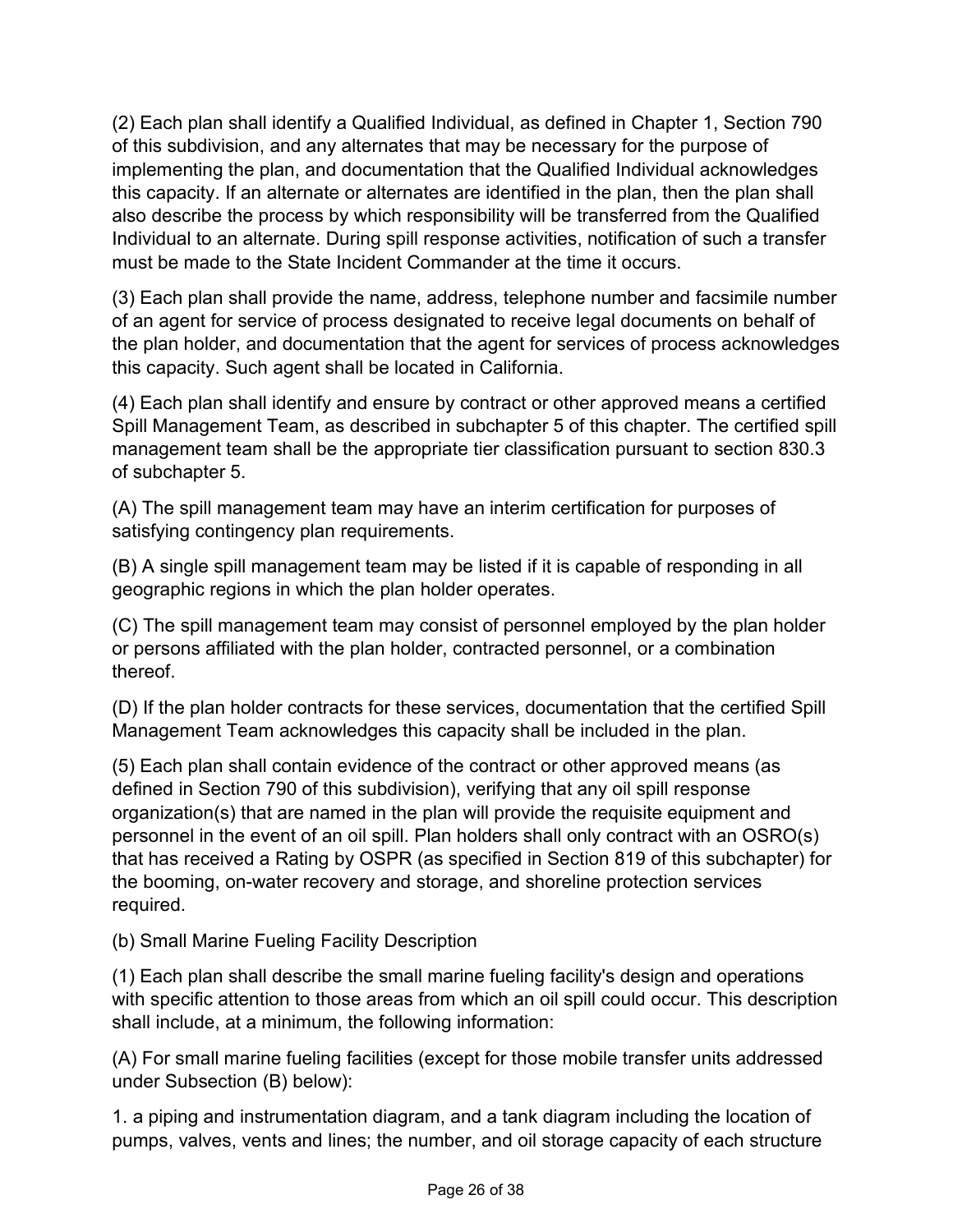covered under the plan and its age, design, construction and general condition; the range of oil products normally stored in each structure; the presence or absence of containment structures and equipment; and the location of mooring areas, oil transfer locations, control stations, safety equipment, drip pans and the drainage for drip pans;

(B) For mobile transfer units:

1. an instrumentation and tank diagram of the mobile transfer unit tankage and fueling components:

(C) a description of the types, physical properties, health and safety hazards, maximum storage or handling capacity and current normal daily throughput of oil handled. A material safety data sheet (MSDS) or equivalent will meet some of these requirements and can be maintained separately at the small marine fueling facility providing the plan identifies its location;

(D) a description of the normal procedures for transferring oil, and the amount, frequency and duration of the oil transfers; and

(E) the small marine fueling facility's normal hours of operation.

#### (c) Prevention Measures

Each plan shall address prevention measures in order to reduce the possibility of an oil spill occurring as a result of an oil transfer. The prevention measures must eliminate or mitigate all the hazards identified in the Risk and Hazard Analysis.

#### (1) Risk and Hazard Analysis

(A) Each plan shall provide a history of the significant spills from the small marine fueling facility for either the 10 year period prior to the date of plan submittal, or from the date the facility became operational, whichever is shorter. As used in this section, a significant spill is one which had a deleterious impact on the local environment, or caused the physical layout of the facility or the facility's operations procedures to be modified. This information shall include:

1. a written description of sites, equipment or operations with a history of oil spills;

2. the cause and size of any historical spill. The causes to be considered shall include such factors as operator error, or a failure of the system or subsystem from which the spill occurred;

3. a brief summary of the impact of the spills; and

4. a description of the corrective actions taken in response to any and all spills included in the historical data.

(B) Each small marine fueling facility shall conduct a Risk and Hazard Analysis to identify the hazards associated with the operation of the small marine fueling facility, including operator error, the use of the facility by various types of vessels, equipment failure, and external events likely to cause an oil spill.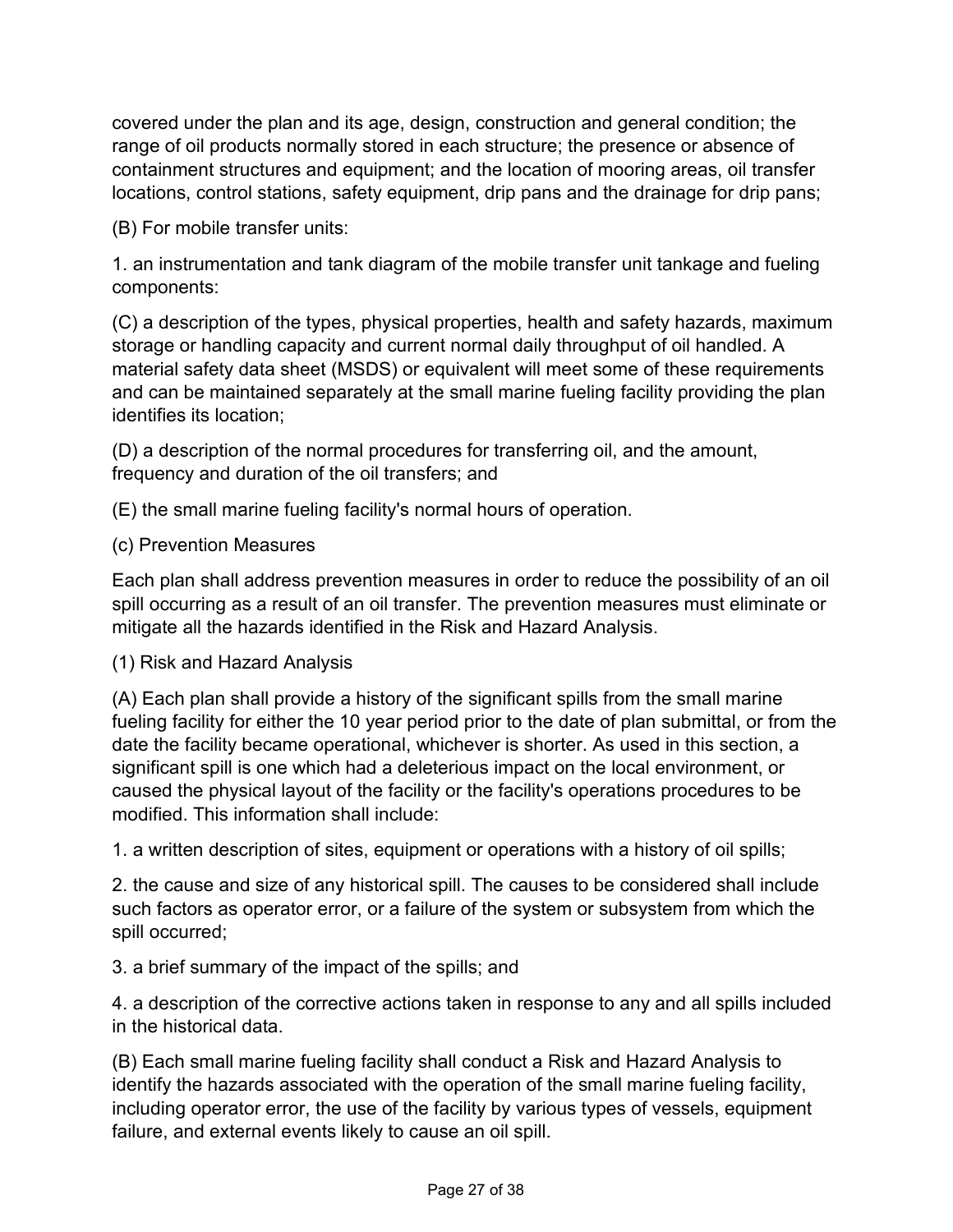The owner/operator may use the "What-If Analysis" hazard evaluation method or an equivalent method identified by the American Institute of Chemical Engineers.

(C) The chosen hazard evaluation method must be conducted in accordance with the guidelines established by the American Institute of Chemical Engineers as published in the "Guidelines for Hazard Evaluation Procedures", second edition, copyright 1992, prepared for The Center For Chemical Process Safety.

1. The plan must include information regarding the expertise of the working group that develops the analysis.

2. The plan must include information that demonstrates to the Administrator that the analysis is appropriate to the small marine fueling facility and adequate according to the published procedures referenced in (C) above.

3. An owner/operator may be found in violation of this section if the Risk and Hazard Analysis does not adequately address the risks posed by the small marine fueling facility.

4. The Administrator may require that an analysis be updated if there are significant changes made to the small marine fueling facility. A significant change, as used in this paragraph, is one that would have an impact on the outcome of the Risk and Hazard Analysis.

5. Additional information regarding the analysis method used or the working group that conducted the analysis shall be made available to the Administrator upon request.

(D) Each plan shall include a summary of the results of the Risk and Hazard Analysis. The summary shall include the following:

1. the hazard analysis method used, and a statement that the analysis is specific to the small marine fueling facility. If the analysis relies on a risk assessment at a similar facility, the summary shall specify how the two facilities are comparable;

2. an inventory of the hazards identified, including the hazards that resulted in the historical spills;

3. an analysis of the potential oil discharges, including the size, frequency, cause, duration and location of all significant spills from the small marine fueling facility as a result of each major type of hazard identified;

4. the control measures that will be used to mitigate or eliminate the hazards identified. The plan shall include timeframes for implementing any control measures that cannot be functional immediately; and

5. a prediction of the potential oil spills that might still be expected to occur after any mitigating controls have been implemented.

(E) All supporting documentation used to develop the Risk and Hazard Analysis summary shall be made available to the Administrator upon request.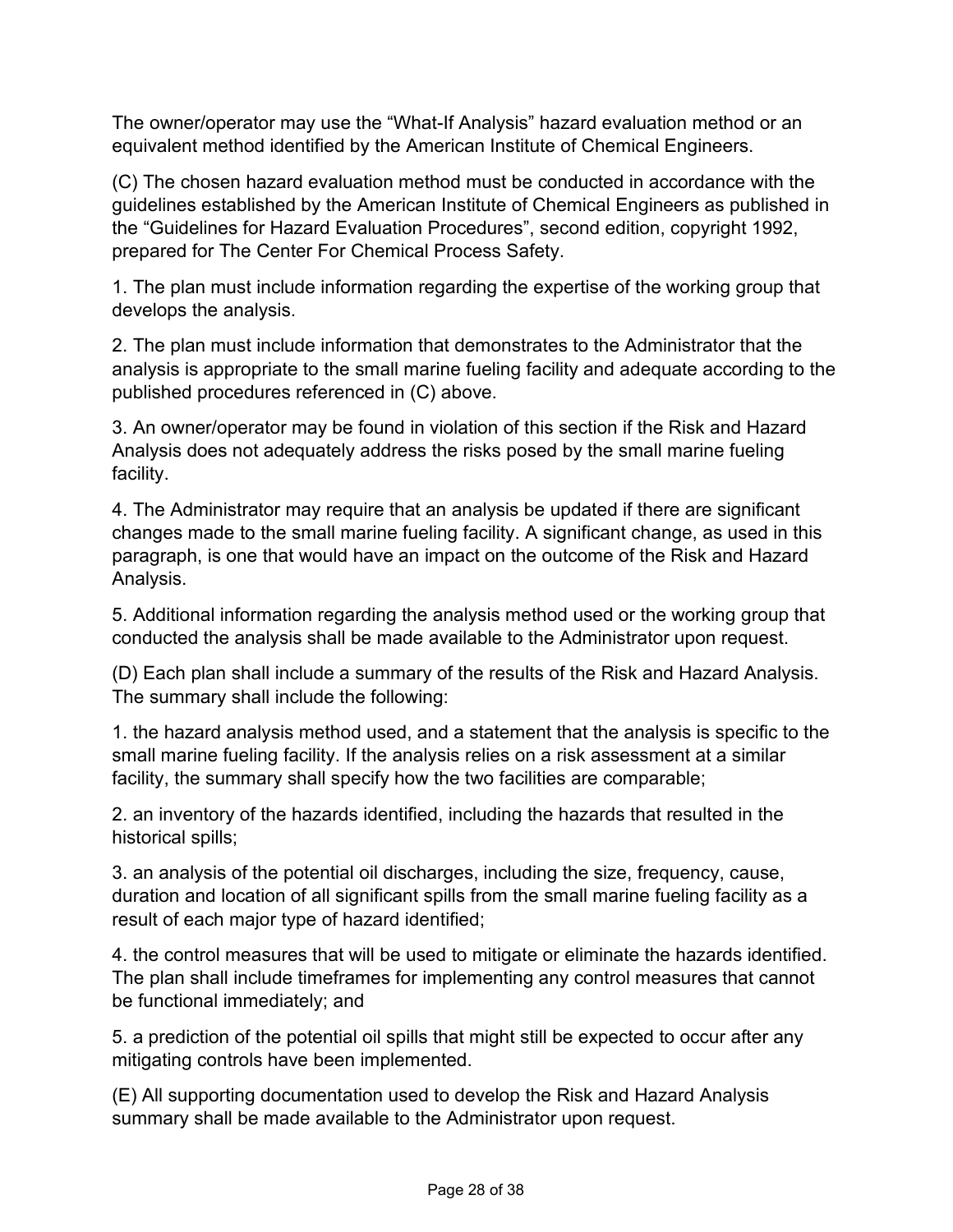#### (2) Off-Site Consequence Analysis:

For the significant hazards identified in the Risk and Hazard Analysis required under this section, the small marine fueling facility (except for mobile transfer units, as defined in Chapter 1, Section 790 of this subdivision) shall conduct a trajectory analysis to determine the Off-Site Consequences of an oil spill. This analysis shall assume pessimistic water and air dispersion and other adverse environmental conditions such that the worst possible dispersion of the oil into the air or onto the water will be considered. This analysis is intended to be used as the basis for determining the areas and shoreline types for which response strategies must be developed. Some of the information required in this subsection may be drawn from the appropriate Area Contingency Plans completed by the U.S. Coast Guard, State Agencies, and Local Governments pursuant to the Oil Pollution Act of 1990. If information is available, the plan holder may make reference to that information (i.e., specify where the information can be found) and does not need to duplicate it in the plan. The analysis, which shall be summarized in the plan, shall include at least the following:

(A) a trajectory, or series of trajectories, to determine the potential direction, rate of flow and time of travel of the reasonable worst case oil spill from the small marine fueling facility to marine waters and to the shorelines, including shallow-water environments, that may be impacted. For purposes of this requirement, a trajectory or trajectories (projected for a minimum of 72 hours) that determine the outer perimeter of a spill, based on regional extremes of climate, tides, currents and wind with consideration to seasonal differences, shall be sufficient;

(B) for each probable shoreline that may be impacted, a discussion of the general toxicity effects and persistence of the discharge based on type of product; the effect of seasonal conditions on sensitivity of these areas; and an identification of which areas will be given priority attention if a spill occurs.

(3) Resources at Risk from Oil Spills:

Based on the trajectory of the spilled oil as determined in the Off-Site Consequence Analysis, each small marine fueling facility plan (except for mobile transfer units, as defined in Chapter 1, Section 790 of this subdivision) shall identify the environmentally, economically and culturally sensitive sites that may be impacted. Each plan shall identify and provide a map of the locations of these areas. Some of the information required in this subsection may be drawn from the appropriate Area Contingency Plans completed by the U.S. Coast Guard, State Agencies, and Local Governments pursuant to the Oil Pollution Act of 1990. If information is available, the plan holder may make reference to that information (i.e., specify where the information can be found) and does not need to duplicate it in the plan.

(A) The map of environmentally sensitive sites shall include:

1. shoreline types and associated marine resources;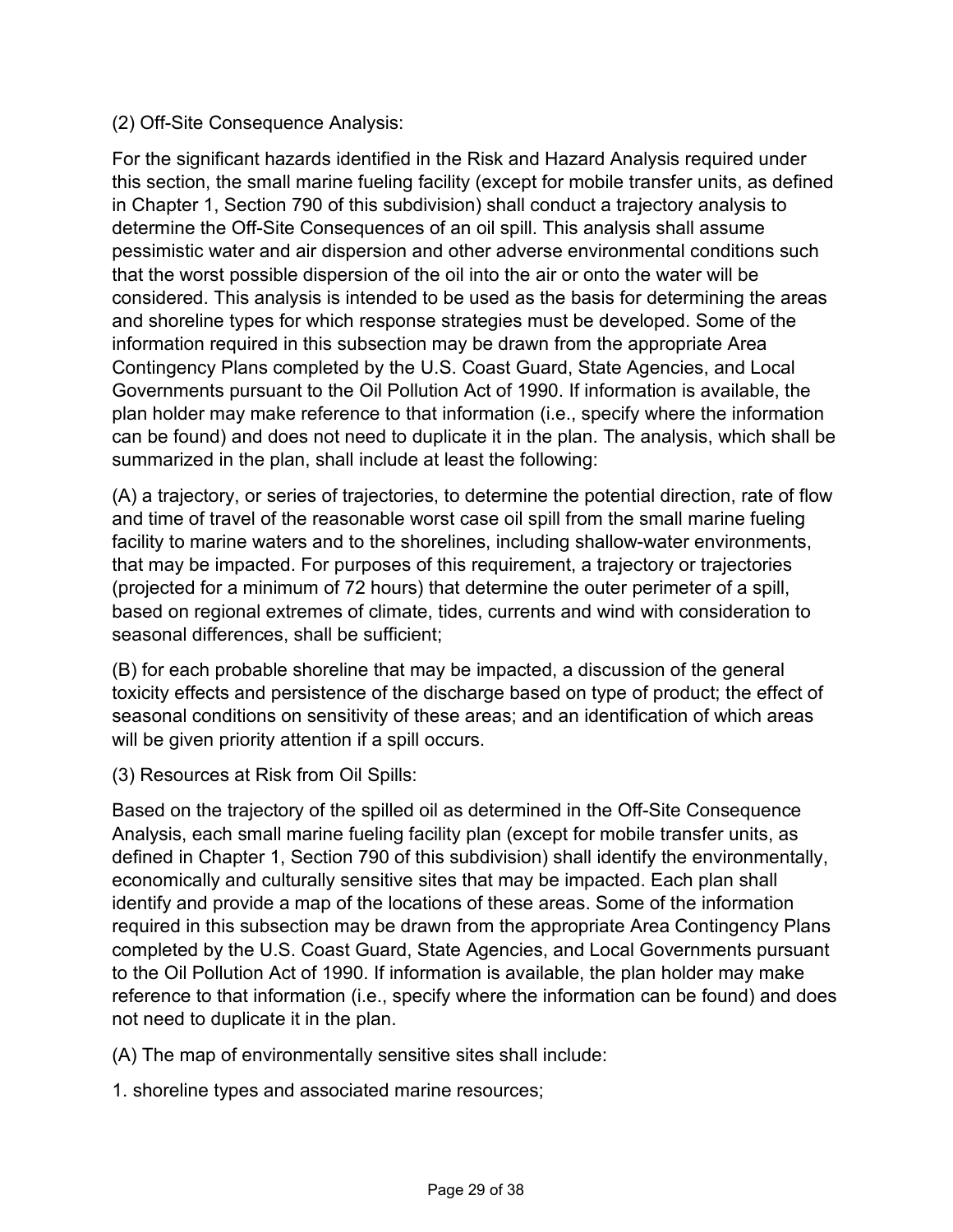2. the presence of migratory and resident marine bird and mammal migration routes, and breeding, nursery, stopover, haul-out, and population concentration areas by season;

3. the presence of aquatic resources including marine fish, invertebrates, and plants including important spawning, migratory, nursery and foraging areas;

4. the presence of natural terrestrial animal and plant resources in marine-associated environments;

5. the presence of state or federally-listed rare, threatened or endangered species;

6. the presence of commercial and recreational fisheries including aquaculture sites, kelp leases and other harvest areas.

(B) The map of the locations of economically and culturally sensitive sites shall include:

1. public beaches, parks, marinas, boat ramps and diving areas;

2. industrial and drinking water intakes, power plants, salt pond intakes, and other similarly situated underwater structures;

3. off-shore oil and gas leases and associated drilling/production platforms;

4. known historical and archaeological sites;

5. areas of cultural or economic significance to Native Americans; and

6. the major waterways and vessel traffic patterns that are likely to be impacted.

(4) Required Prevention Measures

(A) Each small marine fueling facility shall implement all prevention measures to reduce or mitigate the potential hazards identified in the Risk and Hazard Analysis.

(B) In addition, each plan shall include the following:

1. schedules, methods and procedures for testing, maintaining and inspecting hoses, mobile transfer unit tankage and fueling components, and other structures within or appurtenant to the small marine fueling facility, that contain or handle oil which may impact marine waters if a failure occurs. Any information developed in compliance with Title 33 CFR, Part 154; Title 49 CFR, Part 195; and/or Title 5, Division 1, Part 1, Chapter 5.5 of the Government Code may be substituted for all or part of any comparable prevention measures required by this subsection;

2. methods to reduce spills during transfer and storage operations, including overfill prevention measures and immediate spill containment provisions. Any information developed in compliance with Title 2, CCR, Division 3, Chapter 1, Article 5.5; and/or Title 33 CFR, Parts 154 and 156 may be substituted for all or part of any comparable prevention measures required by this subsection;

3. procedures to assure clear communication among all the parties involved during transfer operations. Any information developed in compliance with Title 2, CCR, Division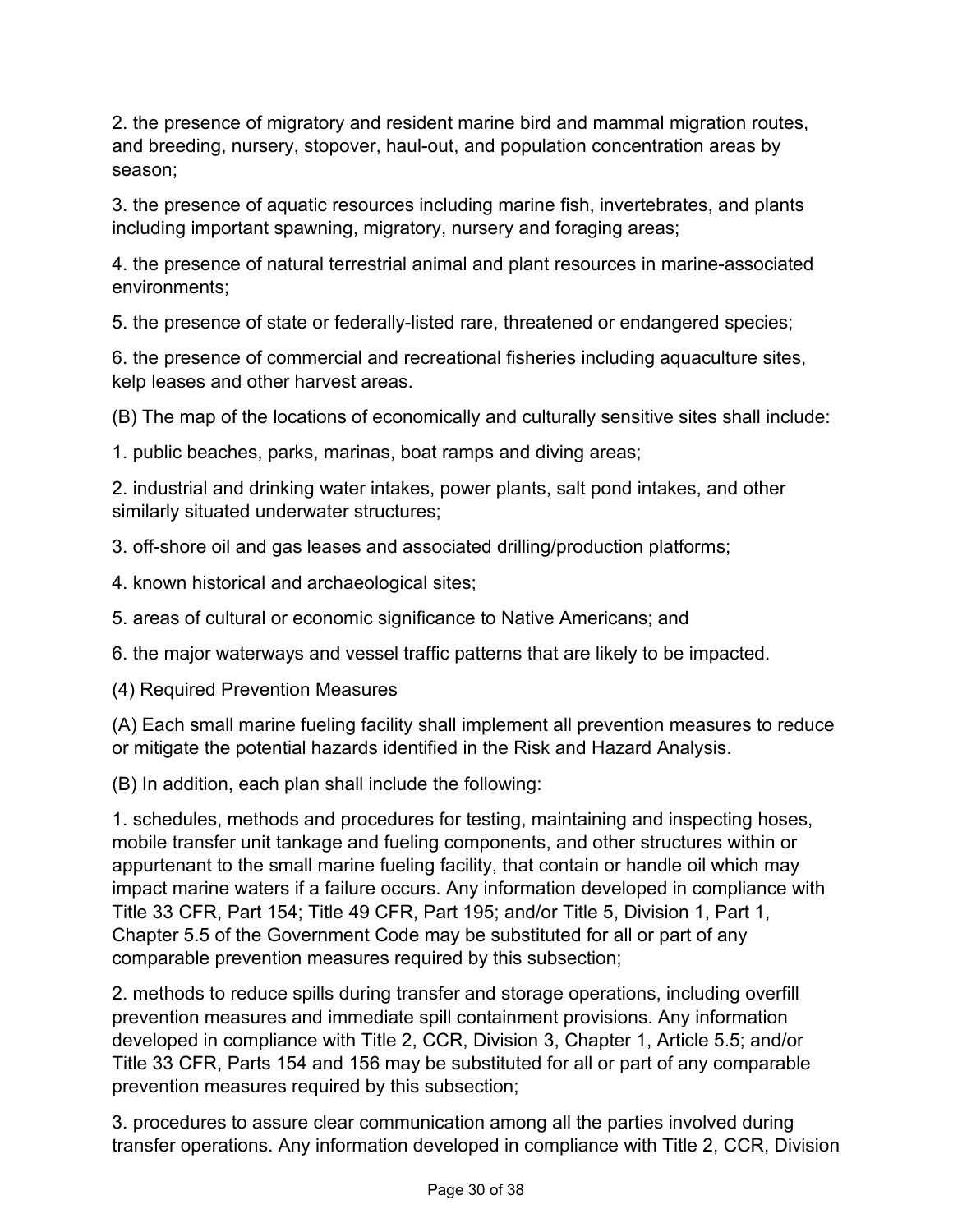3, Chapter 1, Article 5.5; Title 14, CCR, Division 1, Subdivision 4, Chapter 3, Subchapter 6; and/or Title 33 CFR, Parts 154 and 156 may be substituted for all or part of any comparable prevention measures required by this subsection;

4. the plan holder shall provide additional relevant information to the Administrator upon request.

(d) Containment Booming and On-Water Recovery

Each plan holder must a contract or other approved means for containment booming and on-water recovery response resources up to their Response Planning volume for all potential oil spills from the small marine fueling facility. To determine the amount of response resources for containment booming and on-water recovery, each plan holder must calculate a Response Planning Volume as outlined below:

(1) Reasonable Worst Case Spill

To calculate the Response Planning Volume, it is first necessary to determine the reasonable worst case spill size as follows:

(A) For small marine fueling facilities (except for mobile transfer units which are addressed in Subsection (B) below):

1. the amount of additional spillage that could reasonably be expected to enter California marine waters during emergency shut-off, transfer or pumping operations if each hose or pipeline ruptures or becomes disconnected, or if some other incident occurs which could cause or increase the size of an oil spill. The spillage shall be calculated as follows: the maximum time to discover the release from the pipe or hose in hours, plus the maximum time to shut down flow from the pipe or hose in minutes or hours (based on historic discharge data or the best estimate in absence of historic discharge data for the facility) multiplied by the maximum flow rate expressed in barrels per hour (based on the maximum relief valve setting or maximum system pressure when relief valves are not provided) plus the total linefill drainage volume expressed in barrels.

(B) For mobile transfer units:

1. the total tank storage capacity.

(C) The calculations, and such parameters as flow rates, linefill capacities and emergency shutoff times, that are used to determine a small marine fueling facility's reasonable worst case spill shall be submitted as part of the plan. The Administrator may review and test these parameters as part of the drill conducted in accordance with Subsection 816.03(b).

(2) Persistence and Emulsification Factors

(A) The reasonable worst case spill volume is then multiplied by a persistence factor relative to the most persistent type of oil that may be spilled. The persistence factors are specified below: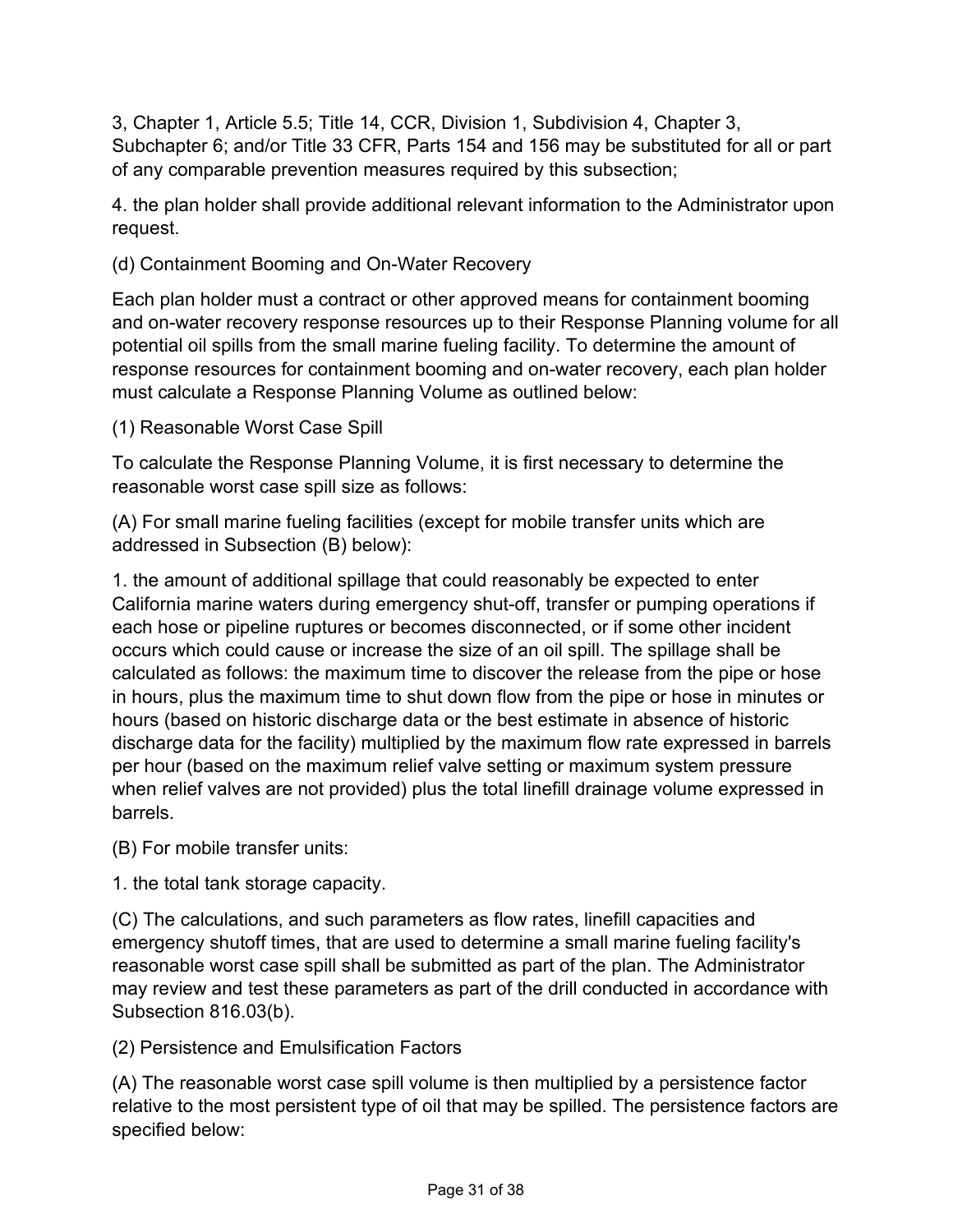| Oil Group                 | Group 1 | Group 2 | Group 3 | Group 4 |
|---------------------------|---------|---------|---------|---------|
| Persistence<br>Multiplier | .20     | .50     | .50     | .50     |

(B) Emulsification Factors

The volume determined from the calculation in Subparagraph (A) is then multiplied by one of the following emulsification factors, again, based on the type of oil.

| Oil Group                           | Group 1  | Group 2 | Group 3 | Group 4                        |
|-------------------------------------|----------|---------|---------|--------------------------------|
| Emulsification<br><b>Multiplier</b> | l.O<br>и | 1.8     | 2.0     | $\overline{\mathbf{A}}$<br>1.4 |

(C) Response Planning Volume

The total determined by the above calculation is a Response Planning Volume.

1. The Response Planning Volume is used to determine the amount of Response Equipment and Services that must be under contract.

2. All calculations used to determine the Response Planning Volume shall be included in the plan.

## (3) Response Capability Standards

The standards set forth in this section may not reflect the exigencies of actual spill response. However, these are the standards that must be used to determine the amount of equipment and personnel that must be under contract or other approved means. Response resources in addition to those under contract must be identified, and a call-out procedure in place to access this equipment, if the small marine fueling facility has a spill that exceeds these planning standards. The owner/operator is ultimately responsible for addressing the entire volume of an actual spill regardless of the planning standards.

(A) Total Response Resources Required

1. The total amount of on-water containment and recovery equipment and services required shall be the amount necessary to address the Response Planning Volume determined in Sections 817.03(d)(1) & (2) as follows:

i. sufficient on-water containment and recovery equipment and services to respond to 50% of the calculated Response Planning Volume within two hours of notification.

ii. sufficient on-water containment and recovery equipment and services to respond to the remaining 50% of the calculated Response Planning Volume within 12 hours of notification.

2. The timeframes for equipment delivery and deployment as specified in this subsection do not take into account the time required to conduct a health and safety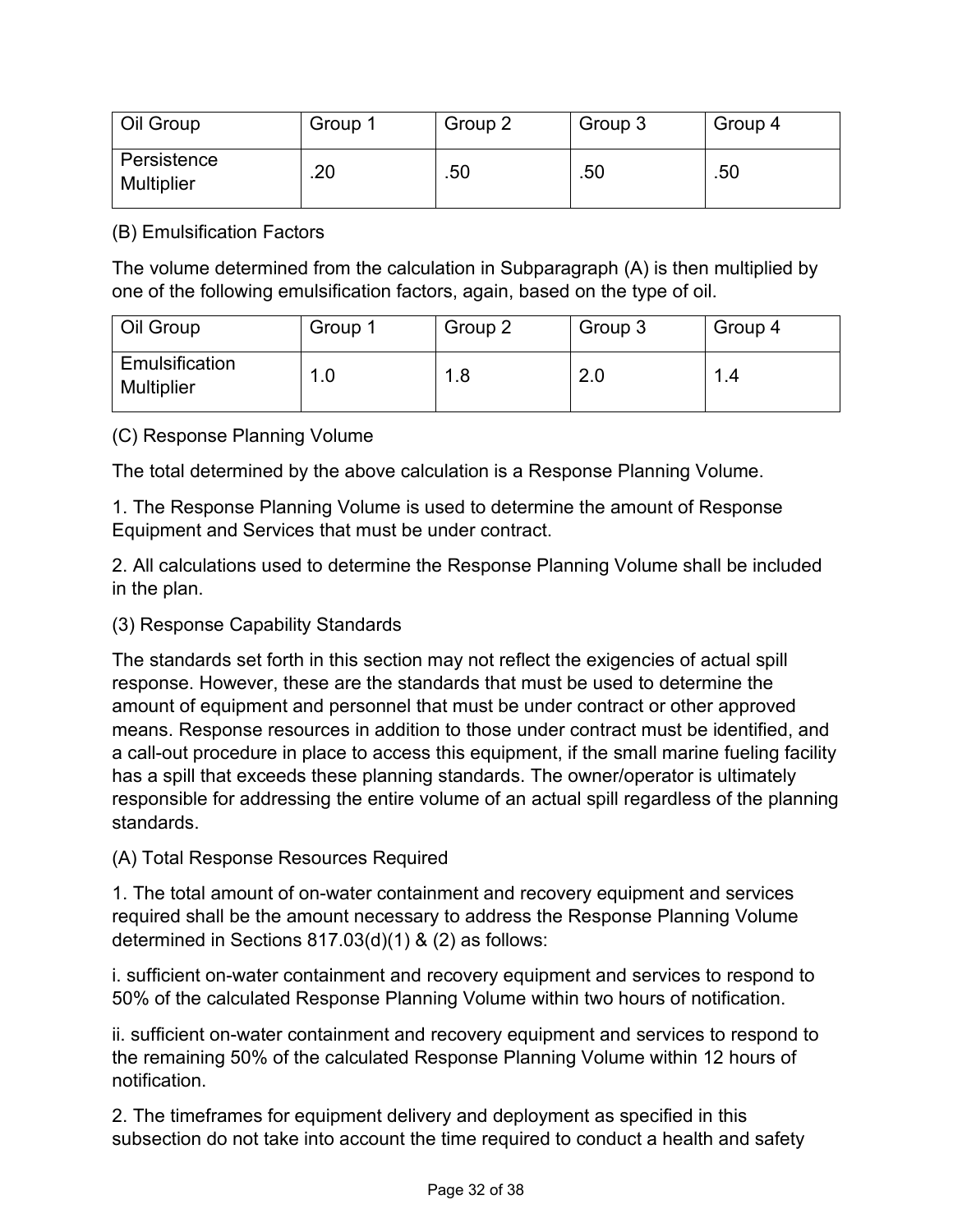assessment of the site as set forth in Subsection 817.03(f)(5), and as required by the California Occupational and Safety Administration. In addition, these timeframes do not account for delays that may occur due to weather or seastate. The actual time necessary to deliver and deploy equipment will be assessed at the time of an incident or a drill and will take into account the prevailing conditions of weather and seastate, as well as the site assessment requirements.

# (4) Transfer Operations

Each plan shall demonstrate that the small marine fueling facility, not including mobile transfer units, owns or has access to sufficient and appropriate boom, trained personnel and equipment, maintained in a stand-by condition, such that at least 600 feet of boom can and will be deployed for the most effective containment immediately, but no longer than 30 minutes after the discovery of a spill. Additionally, each plan holder shall identify the equipment, personnel and procedures such that an additional 600 feet of boom can and will be deployed within one hour for the most effective containment in the event of an oil spill. Response resources owned or under contract to the small marine fueling facility or vessel engaged in oil transfer operations may be used to meet these requirements.

## (5) On-Water Response Equipment and Services

(A) Each plan shall demonstrate that the small marine fueling facility owns or has under contract or other approved means (as defined in Section 790 of this subdivision), access to all the necessary equipment, services, and personnel to comply with the Response Capability Standards established in Subsection 817.03(d). The amount of response equipment required shall take into account the effective daily recovery capacity (as defined in Chapter 1, Section 790 of this subdivision) of the oil recovery equipment.

(B) The equipment identified for a specific area must be appropriate for use in that area given the limitations of the geography, bathymetry, water depths, tides, currents and other local environmental conditions. For those areas that require shallow-water response capability (refer to the relevant U.S. Coast Guard Area Contingency Plan), the plan shall provide for an adequate number of shallow-draft vessels (as defined in Section 815.05 of this subchapter) and for adequate booming and other shoreline protective resources to be owned or under contract or other approved means and available to respond to provide shoreline protection of all sensitive sites identified in the trajectory analysis conducted as part of the Off-site Consequence Analysis. Additionally, the equipment identified shall also be appropriate for use on the type of oil identified. To the extent that the following information is provided by a Rated OSRO, evidence of a contract or other approved means with a Rated OSRO will suffice:

1. the location, inventory and ownership of the equipment to be used to fulfill the response requirements of this subchapter;

2. the type and capacity of storage and transfer equipment matched to the skimming capacity of the recovery systems;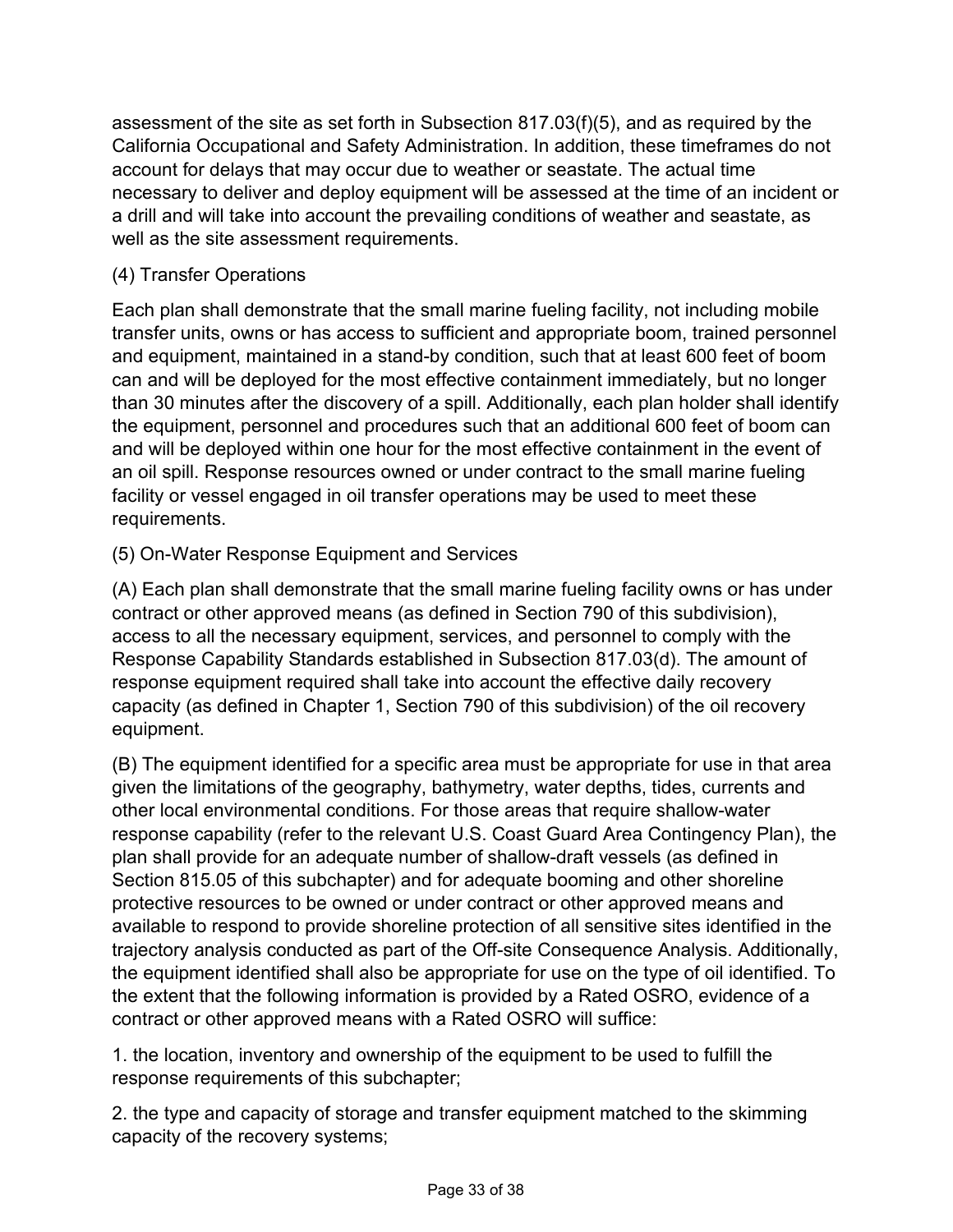3. the manufacturer's rated capacities and the operational characteristics for each major item of oil recovery equipment;

4. the effective daily recovery capacity (as defined in Chapter 1, Section 790 of this subdivision) for each major piece of on-water recovery equipment listed, as well as the effective daily recovery capacity for the skimming systems as a whole.

i. A request may be submitted to the Administrator to review the effective daily recovery capacity for a piece of equipment if it can be shown that the equipment has a different capacity than the derating factor allows.

ii. The Administrator's decision regarding a change in the effective daily recovery capacity for a piece of equipment will be issued as soon as administratively feasible.

5. vessels designated for oil recovery operations, including skimmer vessels and vessels designed to tow and deploy boom and availability of shallow-draft vessels;

6. procedures for storage, maintenance, inspection and testing of spill response equipment under the immediate control of the operator;

(e) Shoreline Protection and Clean-up

Each plan must provide for shoreline protection and clean-up of all potential spills from the small marine fueling facility. The equipment identified for a specific area must be appropriate for use in that area given the limitations of the bathymetry, geomorphology, shoreline types and other local environmental conditions. Additionally, the equipment identified shall be appropriate for use on the type of oil identified.

#### (f) Response Procedures

(1) Each plan shall describe the organization of the small marine fueling facility's certified spill management team. An organizational diagram depicting the chain of command shall also be included. Additionally, the plan shall describe the method to be used to integrate the plan holder's organization into the State Incident Command System and/or the Unified Command Structure as required by subsection 5192(q)(3)(A), Title 8, California Code of Regulations.

(A) The plan holder may utilize the procedures outlined in the appropriate Federal Area Contingency Plan when describing how the small marine fueling facility's chain of command will interface with the State Incident Command System which utilizes the Unified Command Structure.

(2) Each plan shall describe how the plan holder will provide emergency services before the arrival of local, state or federal authorities on the scene, including:

(A) procedures to control fires and explosions, and to rescue people or property threatened by fire or explosion;

(B) procedures for emergency medical treatment and first aid;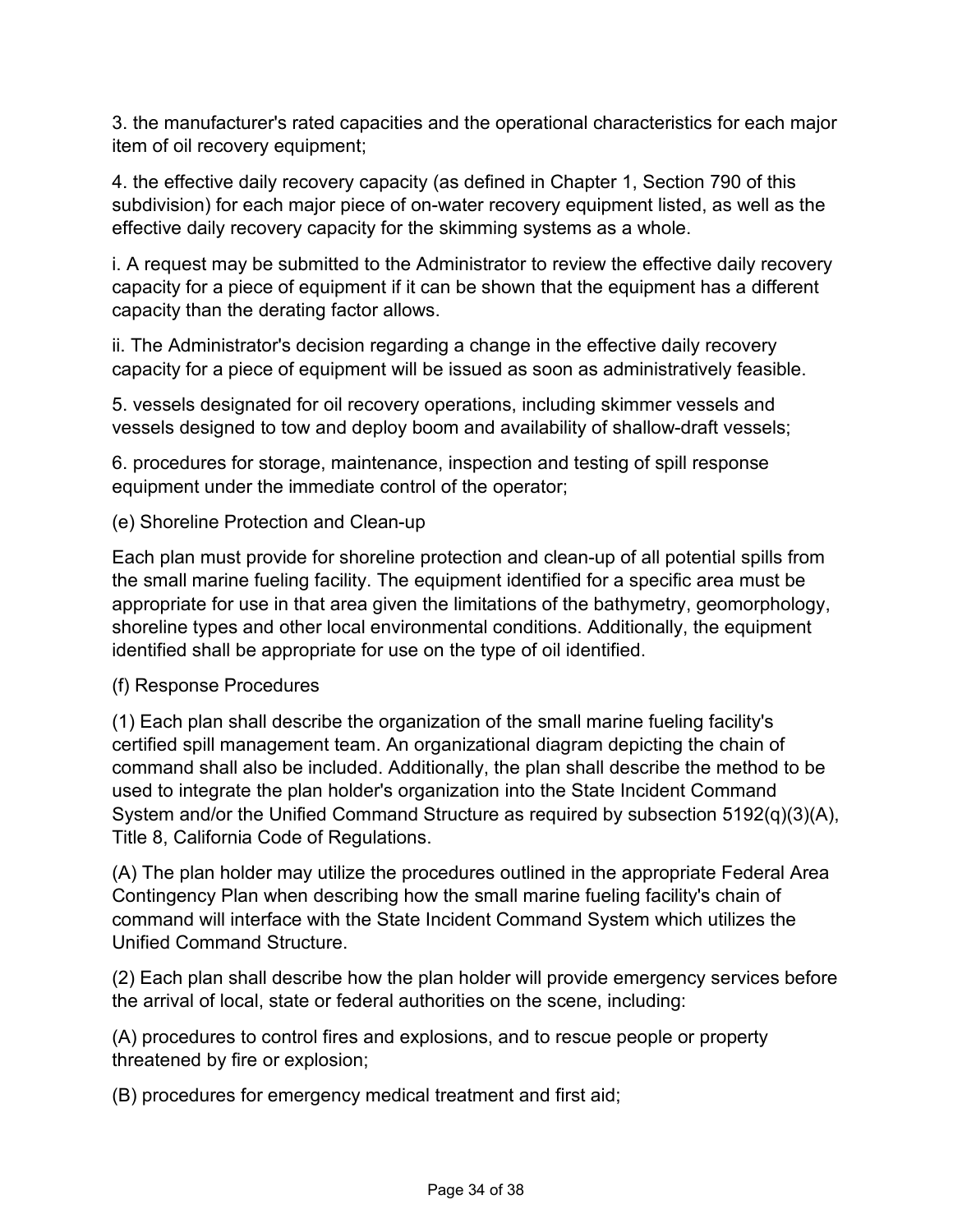(3) Each plan shall include a checklist, flowchart or decision tree depicting the procession of each major stage of spill response operations from spill discovery to completion of clean-up. The checklist, flowchart, or decision tree shall describe the general order and priority in which key spill response activities are performed.

(4) Each plan shall describe equipment and procedures to be used by small marine fueling facility personnel to minimize the magnitude of a spill and minimize structural damage which may increase the quantity of oil spilled.

(A) Spill mitigation procedures shall include immediate containment strategies, methods to stop the spill at the source, methods to slow or stop leaks, and methods to achieve immediate emergency shutdown.

(5) Prior to beginning spill response operations and/or clean-up activities, a Site Safety Plan must be completed. Each Site Safety plan shall describe the procedures to be used for the development of the Site Safety Plan required pursuant to Title 8, Section 5192(b)(4)(B) of the California Code of Regulations.

(g) Notification Procedures

(1) Each plan shall include a list of contacts to call in the event of a drill, threatened discharge of oil, or discharge of oil. The plan shall:

(A) detail the procedures for reporting oil spills to all appropriate local, state, and federal agencies;

(B) identify a central reporting office or individual who is responsible for initiating the notification process and is available on a 24-hour basis. The individual making this notification must be fluent in English. The following information must be provided:

1. the individual or office to be contacted;

2. telephone number or other means of contact for any time of the day; and

3. an alternate contact in the event the individual is unavailable.

(C) establish a clear order of priority for notification.

(2) Immediate Notification

Nothing in this section shall be construed as requiring notification before response.

(A) Each plan shall include a procedure for contacting the OSRO, or other initial response resources if an OSRO is not being used, immediately, but no longer than 30 minutes, after the discovery of a discharge of oil or threatened discharge of oil.

(B) Each plan shall include a procedure that ensures that the owner/operator or his/her designee will initiate contact with the Qualified Individual, the California Office of Emergency Services and the National Response Center immediately, but no longer than 30 minutes, after discovery of a discharge of oil or threatened discharge of oil.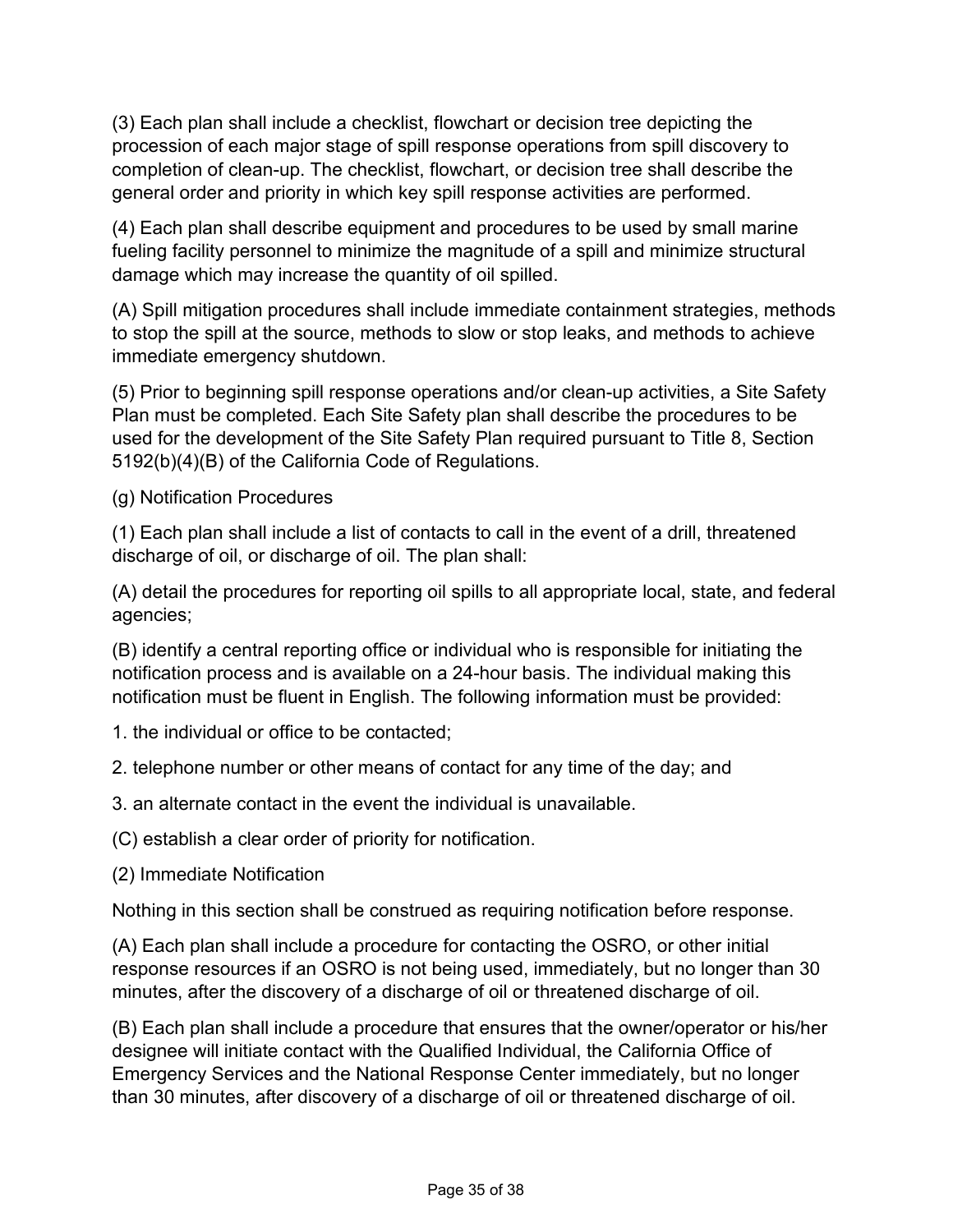(C) All phone numbers necessary to complete the immediate notification procedures must be included in the response manual.

(3) Each plan shall identify a call-out procedure to acquire the resources necessary to address spills that cannot be addressed by the equipment that the owner/operator owns or has under contract. Procedures must allow for initiation of the call-out within 24 hours of the incident and must begin as soon as a determination has been made that additional resources are necessary.

(4) Each plan shall provide a checklist of the information to be reported in the notification procedures, including but not limited to:

(A) small marine fueling facility name and location;

(B) date and time of the incident;

(C) the cause and location of the spill;

(D) an estimate of the volume of oil spilled and the volume at immediate risk of spillage;

(E) the type of oil spilled, and any inhalation hazards or explosive vapor hazards, if known;

(F) the size and appearance of the slick;

(G) prevailing weather and sea conditions;

(H) actions taken or planned by personnel on scene;

(I) current condition of the small marine fueling facility;

(J) injuries and fatalities; and

(K) any other information as appropriate.

(5) Reporting of a spill as required by Subsection  $817.03(g)(2)$  shall not be delayed solely to gather all the information required by Subsection 817.03(g)(4).

(6) An updated estimate of the volume of oil spilled and the volume at immediate risk of spillage shall be reported to the California Office of Emergency Services whenever a significant change in the amount reported occurs, but not less than every 12 hours within the first 48 hours of response. The State Incident Commander and/or the Federal On-Scene Coordinator through the Unified Command shall have the option of increasing or decreasing this timeframe, as needed. Updated spill volume information included in the Incident Action Plan developed through the Unified Command will meet the requirements of this subsection.

(h) Temporary Storage and Waste Management

(1) Each plan shall identify sufficient temporary storage for all recovered oil or all oily waste, and identify facilities that would be able to accept the recovered oil or oily waste for recycling or other means of waste management. Sufficient storage shall be no less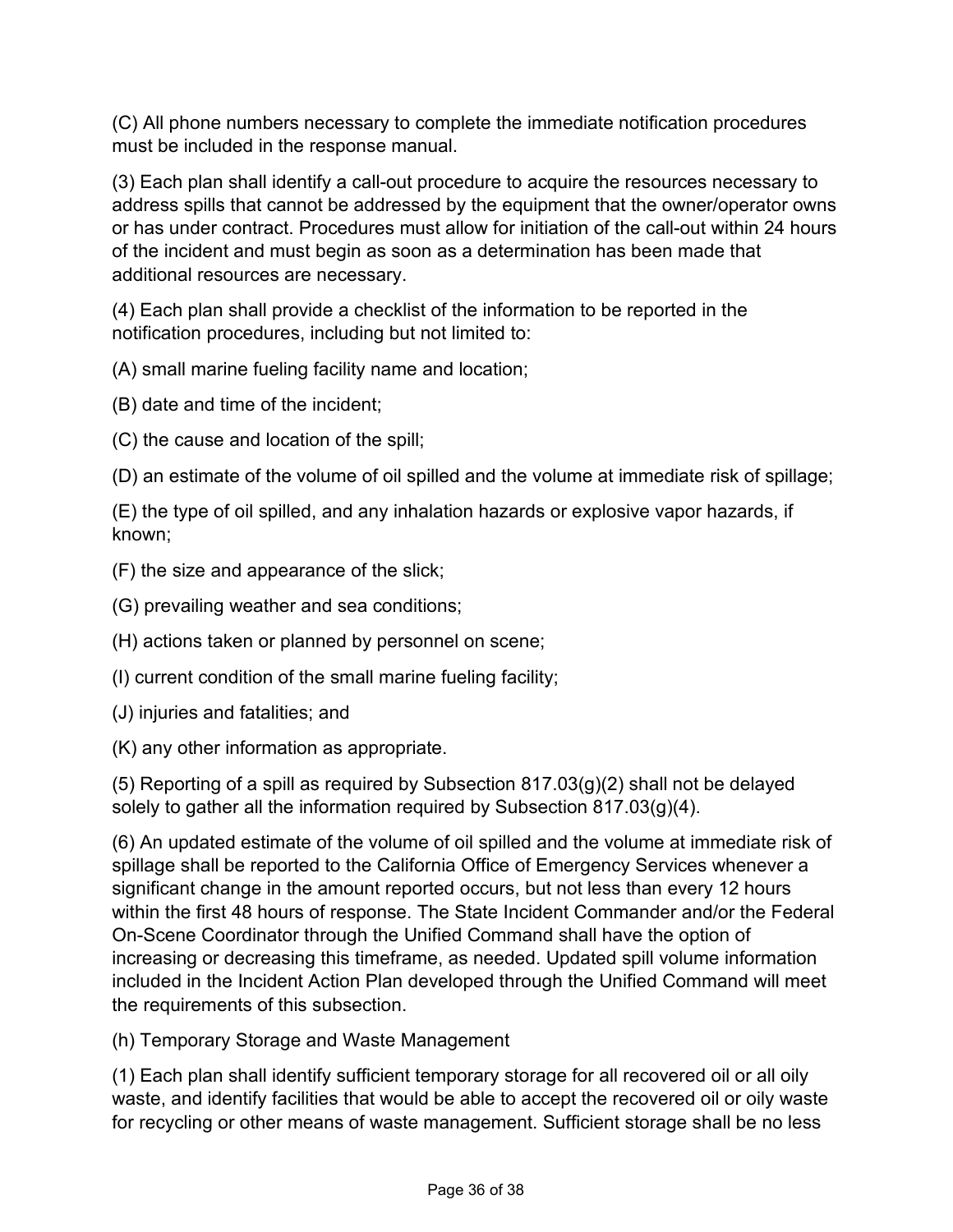than two times the calculated Reasonable Worst Case Spill volume as determined in Section 817.03(d)(1).

(2) Each plan shall identify the party that shall maintain responsibility for recovered oil and oily waste for the purposes of temporary storage.

(3) Each plan shall describe site criteria and methods used for temporary storage of recovered oil and oily wastes generated during response and clean-up operations, including sites available within the small marine fueling facility or near the spill area.

(4) Each plan shall identify all applicable permits, and all federal, state and local agencies responsible for issuing those permits for transit, temporary storage and ultimate waste management of all wastes likely to result from an oil spill.

(5) Each plan shall include information which could expedite the state approval process for the use of temporary waste storage sites, including a list of appropriate contacts and a description of procedures to be followed for each approval process.

(i) Oiled Wildlife Care Requirements

Each plan shall describe how oiled wildlife care will be provided by one of the following approved means:

(1) Utilize the California Oiled Wildlife Care Network (OWCN) to meet oiled wildlife care requirements: or

(2) describe procedures that clearly outline how oiled wildlife care will be provided. The equipment, facilities, and personnel necessary to implement these procedures must be identified and assured by contract for each geographic region covered by the plan. Standards and written protocols for wildlife care must comply with all applicable State and federal laws.

## (j) Training

(1) Each plan shall provide that all appropriate personnel employed by the small marine fueling facility shall receive training in the use and operation of oil spill response and clean-up equipment. The plan shall describe:

(A) the type and frequency of training that each individual in a spill response position receives to achieve the level of qualification demanded by their job description;

(2) Each plan shall describe the type and frequency of personnel training on methods to reduce operational risks. The description of the training shall include, if applicable, the following:

(A) any established training objectives that address potential spill sources and causes that were identified in the Risk and Hazard Analysis.

(B) the means of achieving any established training objectives, such as: